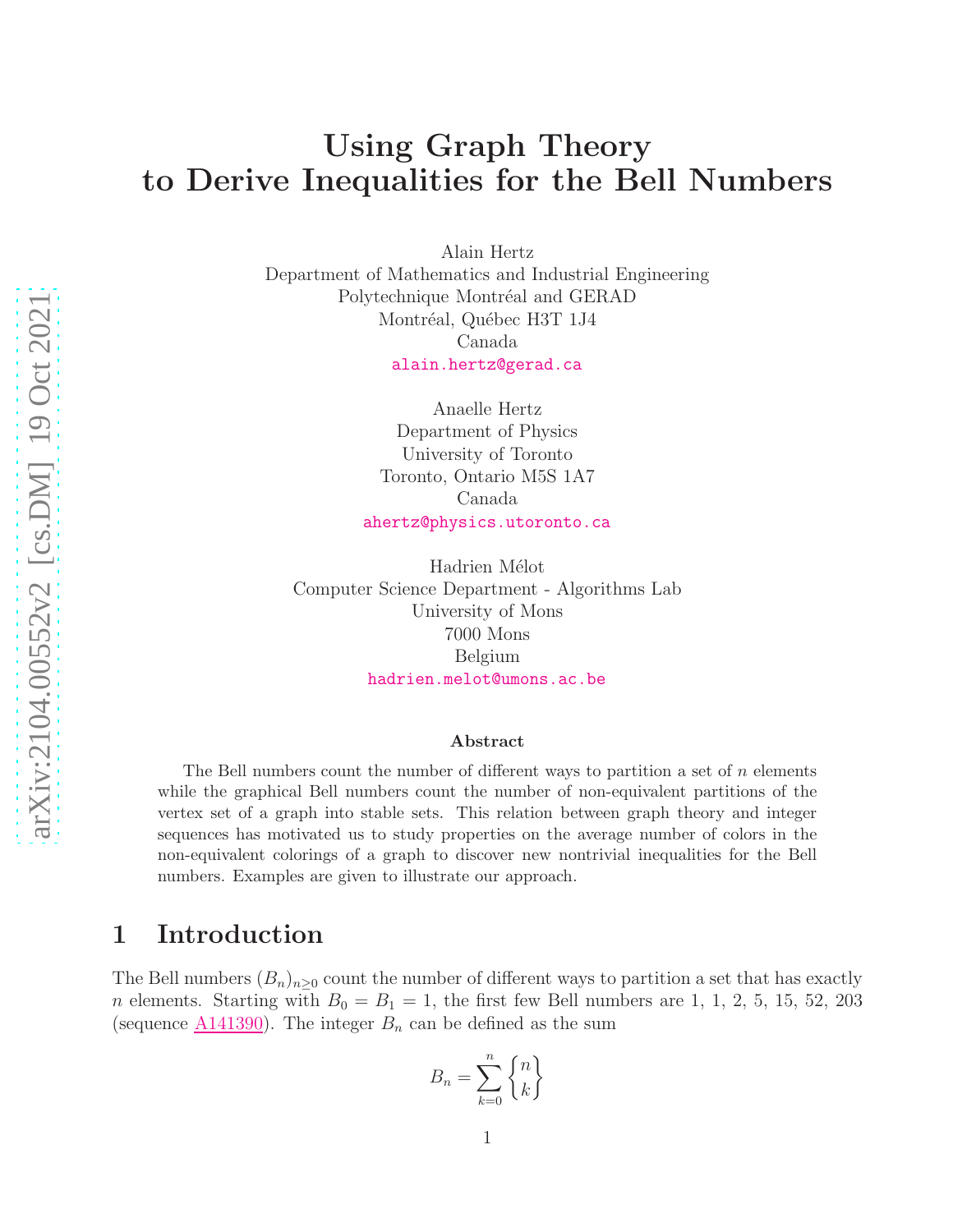where  $\{n\}\)$  is the Stirling number of the second kind, with parameters n and k (i.e., the number of partitions of a set of n elements into k blocks). Dobinski's formula [\[4\]](#page-16-0) gives

$$
B_n = \frac{1}{e} \sum_{k=0}^{\infty} \frac{k^n}{k!}.
$$

The 2-Bell numbers  $(T_n)_{n>0}$  count the total number of blocks in all partitions of a set of  $n+1$  elements. Starting with  $T_0 = 1$  and  $T_1 = 3$ , the first few 2-Bell numbers are 1, 3, 10, 37, 151, 674 (sequence  $\underline{\text{A}005493}$ ). More formally, the integer  $T_n$  is defined as

$$
T_n = \sum_{k=0}^{n+1} k \binom{n+1}{k} = B_{n+2} - B_{n+1}.
$$

Odlyzko and Richmond [\[12\]](#page-17-0) have studied the average number  $A_n$  of blocks in a partition of a set of n elements, which can be defined as

$$
A_n = \frac{T_{n-1}}{B_n}
$$

.

A concept very close to the Bell numbers is also defined in graph theory. More precisely, a coloring of a graph  $G$  is an assignment of colors to its vertices such that adjacent vertices have different colors. The chromatic number  $\chi(G)$  is the minimum number of colors in a coloring of G. Two colorings are equivalent if they induce the same partition of the vertex set into color classes. For an integer  $k > 0$ , we define  $S(G, k)$  as the number of proper non-equivalent colorings of a graph G that use exactly k colors. Since  $S(G, k) = 0$  for  $k \lt \chi(G)$  or  $k > n$ , the total number  $\mathcal{B}(G)$  of non-equivalent colorings of a graph G is defined as

$$
\mathcal{B}(G) = \sum_{k=0}^{n} S(G, k) = \sum_{k=\chi(G)}^{n} S(G, k).
$$

In other words,  $\mathcal{B}(G)$  is the number of partitions of the vertex set of G whose blocks are stable sets (i.e., sets of pairwise non-adjacent vertices). This invariant has been studied by several authors in the last few years  $[1,6,7,9-11]$  $[1,6,7,9-11]$  $[1,6,7,9-11]$  $[1,6,7,9-11]$  $[1,6,7,9-11]$  under the name of (graphical) Bell number of G.

Let  $\mathcal{T}(G)$  be the total number of stable sets in the set of non-equivalent colorings of a graph G. More precisely, we define

$$
\mathcal{T}(G) = \sum_{k=\chi(G)}^{n} kS(G, k).
$$

We are interested in computing the average number  $\mathcal{A}(G)$  of colors in the non-equivalent colorings of  $G$ , that is

$$
\mathcal{A}(G) = \frac{\mathcal{T}(G)}{\mathcal{B}(G)}.
$$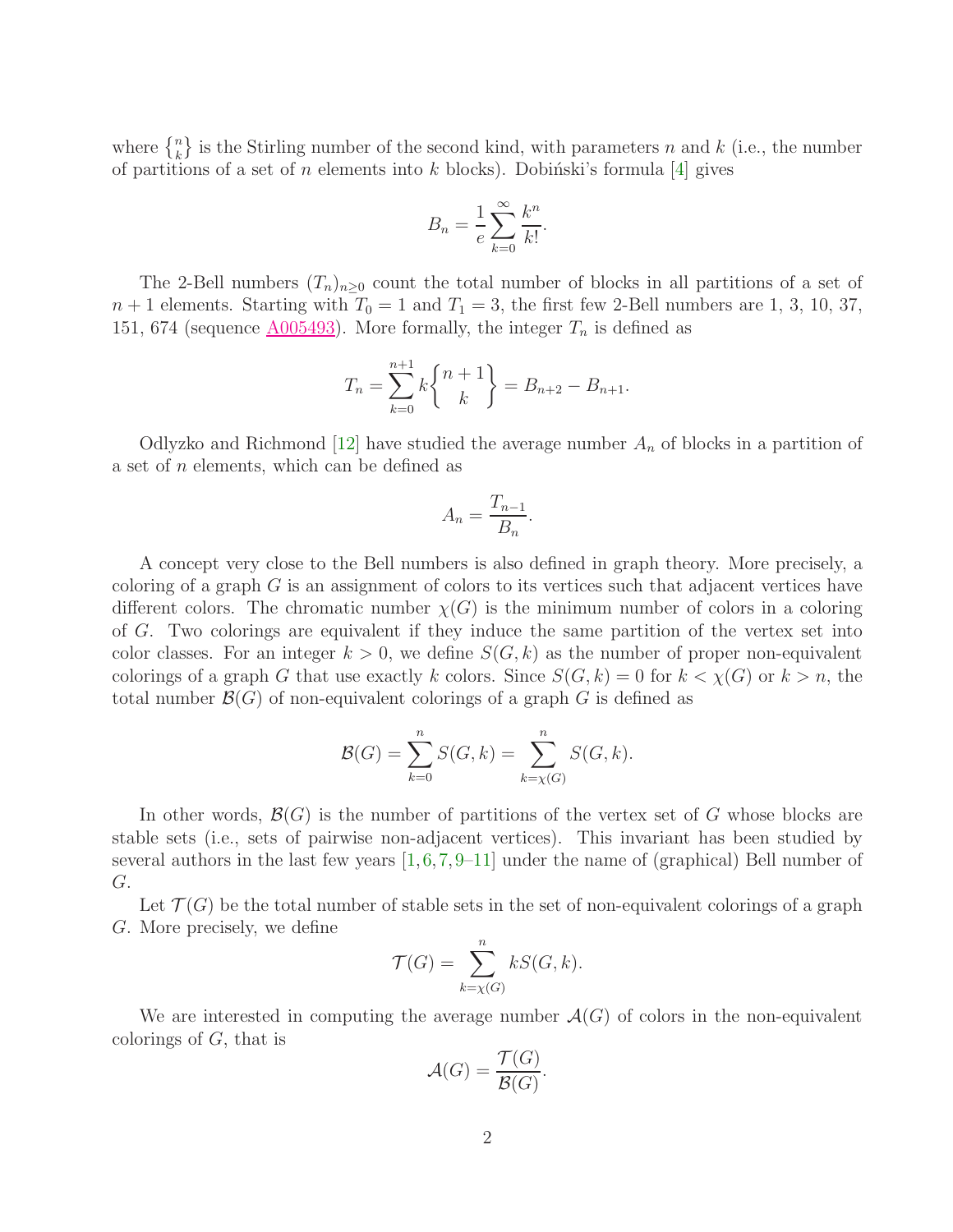

<span id="page-2-0"></span>Figure 1: The non-equivalent colorings of  $C_5$ .

Clearly,  $\mathcal{B}(\overline{K}_n) = B_n$ ,  $\mathcal{T}(\overline{K}_n) = T_{n-1} = B_{n+1} - B_n$ , and  $\mathcal{A}(\overline{K}_n) = \frac{B_{n+1} - B_n}{B_n}$  where  $\overline{K}_n$  is the empty graph with *n* vertices. As another example, consider the cycle  $C_5$  on 5 vertices. As shown in Figure [1,](#page-2-0) there are five colorings of  $C_5$  with 3 colors, five with 4 colors, and one with 5 colors, which gives  $\mathcal{B}(C_5) = 11$ ,  $\mathcal{T}(C_5) = 40$  and  $\mathcal{A}(G) = \frac{40}{11}$ .

This close link between Bell numbers and graph colorings indicates that it is possible to use graph theory to derive inequalities for the Bell numbers. This is the aim of this article. The next section gives values of  $\mathcal{A}(G)$  for some families of graphs and basic properties involving  $\mathcal{A}(G)$ . In Section [3,](#page-6-0) we give several examples of inequalities for the Bell numbers that can be deduced from relations involving  $\mathcal{A}(G)$ .

Let u and v be two vertices in a graph G. We denote by  $G_{|uv}$  the graph obtained by identifying (merging) the vertices u and v and, if u and v are adjacent vertices, by removing the edge that links u and v. If parallel edges are created, we keep only one. Also, if u is adjacent to v, we denote by  $G - uv$  the graph obtained from G by removing the edge that links u with v, while if u is not adjacent to v, we denote by  $G + uv$  the graph obtained by linking u with v. In what follows, we let  $K_n$ ,  $P_n$  and  $C_n$  be the complete graph of order n, the path of order n, and the cycle of order n, respectively. We denote the disjoint union of two graphs  $G_1$  and  $G_2$ by  $G_1 \cup G_2$ . We refer to Diestel [\[3\]](#page-16-3) for basic notions of graph theory that are not defined here.

# 2 Some values and properties of  $\mathcal{A}(G)$

The *deletion-contraction* rule (also often called the *Fundamental Reduction Theorem* [\[5\]](#page-16-4)) is a well known method to compute  $\mathcal{B}(G)$  [\[7,](#page-17-1)[11\]](#page-17-3). More precisely, let u and v be any pair of distinct vertices of G. We have,

$$
S(G,k) = S(G - uv, k) - S(G_{|uv}, k)
$$
 for every pair  $u, v$  of adjacent vertices in  $G$ , (1)  

$$
S(G,k) = S(G + uv, k) + S(G_{|uv}, k)
$$
 for every pair  $u, v$  of non-adjacent vertices in  $G$ . (2)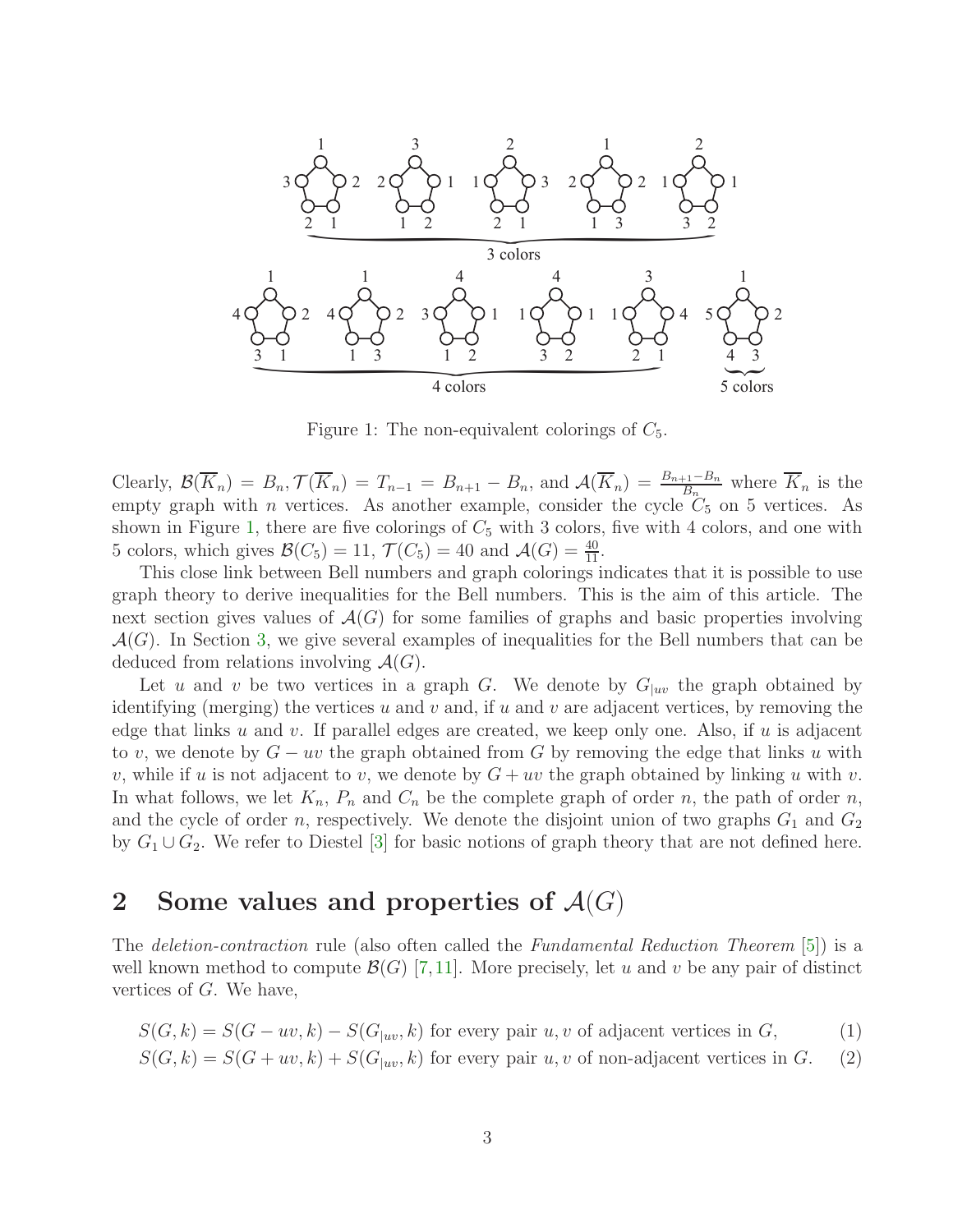It follows that

<span id="page-3-2"></span>
$$
\mathcal{B}(G) = \mathcal{B}(G - uv) - \mathcal{B}(G_{|uv})
$$
\n
$$
\mathcal{T}(G) = \mathcal{T}(G - uv) - \mathcal{T}(G_{|uv})
$$
\nfor every pair  $u, v$  of adjacent vertices in  $G$ , (3)

<span id="page-3-1"></span>
$$
\mathcal{B}(G) = \mathcal{B}(G + uv) + \mathcal{B}(G_{|uv})
$$
\n
$$
\mathcal{T}(G) = \mathcal{T}(G + uv) + \mathcal{T}(G_{|uv})
$$
\nfor every pair  $u, v$  of non-adjacent vertices in  $G$ . (4)

Let v be a vertex in a graph G. We denote by  $G-v$  the graph obtained from G by removing v and all its incident edges. A vertex of a graph G is *dominating* if it is adjacent to all other vertices of G, and it is *simplicial* if its neighbors are pairwise adjacent.

**Proposition 1.** *If* G *has a dominating vertex v, then*  $\mathcal{A}(G) = 1 + \mathcal{A}(G - v)$ *. Proof.* Clearly,  $S(G, k) = S(G - v, k - 1)$  for all k, which implies

$$
\mathcal{B}(G) = \sum_{k=\chi(G)}^{n} S(G, k)
$$
  
= 
$$
\sum_{k=\chi(G)}^{n} S(G - v, k - 1) = \sum_{k=\chi(G - v)}^{n-1} S(G - v, k) = \mathcal{B}(G - v)
$$

and

$$
\mathcal{T}(G) = \sum_{k=\chi(G)}^{n} kS(G, k)
$$
  
= 
$$
\sum_{k=\chi(G)}^{n} kS(G - v, k - 1) = \sum_{k=\chi(G - v)}^{n-1} (k + 1)S(G - v, k) = \mathcal{T}(G - v) + \mathcal{B}(G - v).
$$
  

$$
\mathcal{T}(G - v) + \mathcal{B}(G - v)
$$

Hence,  $\mathcal{A}(G) = \frac{\mathcal{T}(G-v) + \mathcal{B}(G-v)}{P(G-v)}$  $\mathcal{T}(G-v)$  $= 1 +$  $= 1 + \mathcal{A}(G - v).$  $\Box$  $\mathcal{B}(G-v)$  $\mathcal{B}(G-v)$ 

Duncan [\[7\]](#page-17-1) has proved that if G is a tree, then  $S(G, k) = \{n-1 \atop k\}$  for all  $k = 1, \dots, n$ . This leads to our second Proposition.

<span id="page-3-0"></span>**Proposition 2.** *Let* G *be a tree of order n*. *Then*  $\mathcal{B}(G) = B_{n-1}$  *and*  $\mathcal{T}(G) = B_n$ *. Proof.* Since  $S(G, k) = \{n-1 \atop k-1}$ , we immediately get

$$
\mathcal{B}(G) = \sum_{k=1}^{n} \begin{Bmatrix} n-1 \\ k-1 \end{Bmatrix} = \sum_{k=0}^{n-1} \begin{Bmatrix} n-1 \\ k \end{Bmatrix} = B_{n-1}
$$

and

$$
\mathcal{T}(G) = \sum_{k=1}^{n} k \begin{Bmatrix} n-1 \\ k-1 \end{Bmatrix} = \sum_{k=0}^{n-1} (k+1) \begin{Bmatrix} n-1 \\ k \end{Bmatrix}
$$
  
= 
$$
\sum_{k=0}^{n-1} k \begin{Bmatrix} n-1 \\ k \end{Bmatrix} + \sum_{k=0}^{n-1} \begin{Bmatrix} n-1 \\ k \end{Bmatrix} = (B_n - B_{n-1}) + B_{n-1} = B_n.
$$

 $\Box$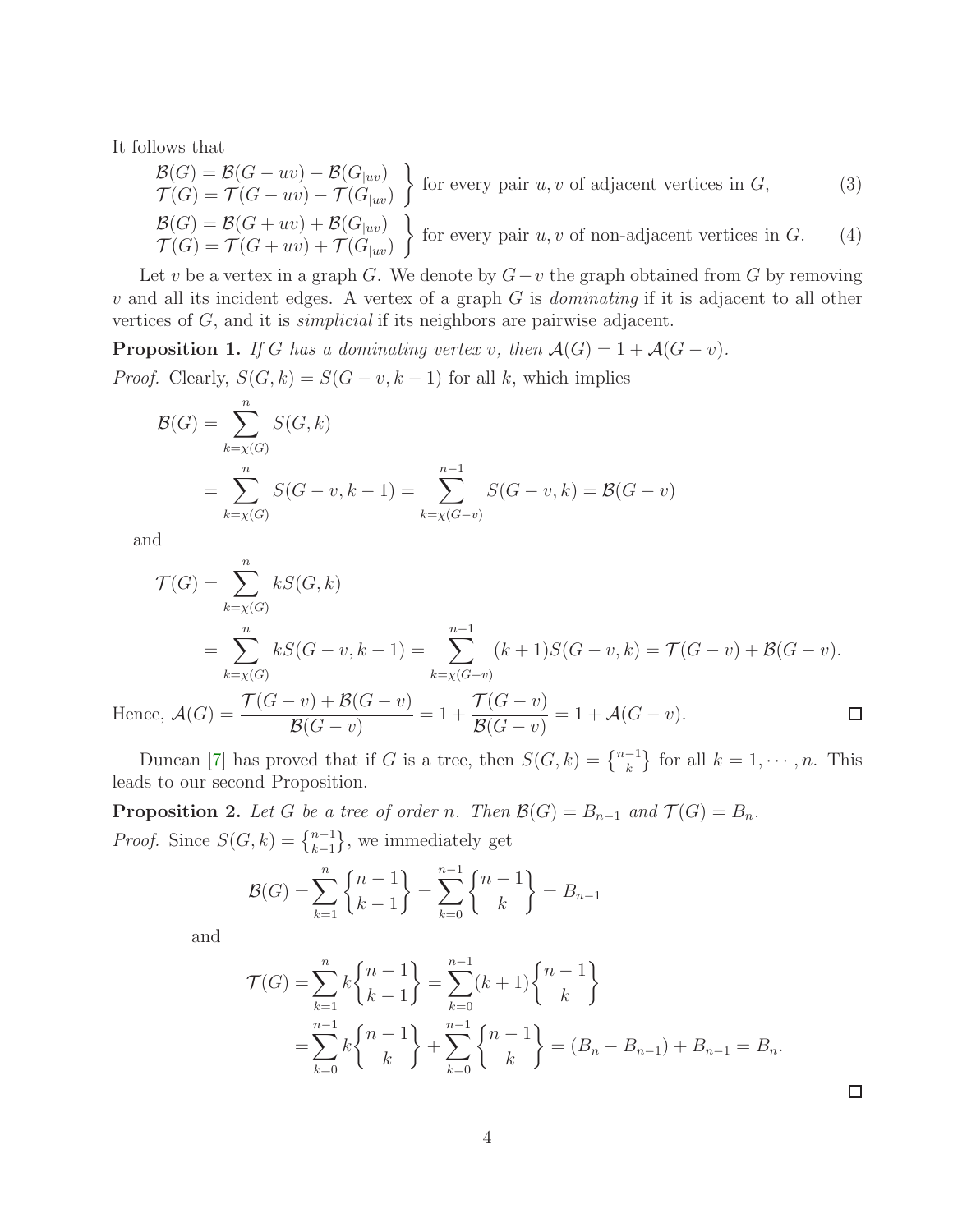<span id="page-4-1"></span>**Proposition 3.** Let  $T \cup pK_1$  be the graph obtained from a tree T of order  $n \geq 1$  by adding p *isolated verices.* Then  $\mathcal{B}(T \cup pK_1) = \sum$ p  $i=0$  $\sqrt{p}$ i  $\bigg\} B_{n+i-1}$  *and*  $\mathcal{T}(T \cup pK_1) = \sum_{i=1}^{p}$ p  $i=0$  $\sqrt{p}$ i  $\setminus$  $B_{n+i}$ .

*Proof.* For  $p = 0$ , the result follows from Proposition [2.](#page-3-0) For larger values of p, we proceed by induction. Let  $T'$  be the tree obtained from  $T$  by adding a new vertex and linking it to exactly one vertex in  $T$ . Equations [\(4\)](#page-3-1) give :

$$
\mathcal{B}(T \cup pK_1) = \mathcal{B}(T' \cup (p-1)K_1) + \mathcal{B}(T \cup (p-1)K_1)
$$
  
\n
$$
= \sum_{i=0}^{p-1} {p-1 \choose i} B_{n+i} + \sum_{i=0}^{p-1} {p-1 \choose i} B_{n+i-1}
$$
  
\n
$$
= \sum_{i=1}^p {p-1 \choose i-1} B_{n+i-1} + \sum_{i=0}^{p-1} {p-1 \choose i} B_{n+i-1}
$$
  
\n
$$
= B_{n+p-1} + \sum_{i=1}^{p-1} \left( {p-1 \choose i-1} + {p-1 \choose i} \right) B_{n+i-1} + B_{n-1}
$$
  
\n
$$
= \sum_{i=0}^p {p \choose i} B_{n+i-1}.
$$

The proof for  $\mathcal{T}(T \cup pK_1)$  is similar.

<span id="page-4-0"></span>**Proposition 4.** Let  $C_n$  be a cycle of order  $n \geq 3$ . Then,

$$
\mathcal{B}(C_n) = \sum_{j=1}^{n-1} (-1)^{j+1} B_{n-j} \quad \text{and} \quad \mathcal{T}(C_n) = \sum_{j=1}^{n-1} (-1)^{j+1} B_{n-j+1}.
$$

*Proof.* Duncan [\[7\]](#page-17-1) proved that  $\mathcal{B}(C_n) = \sum_{j=1}^{n-1} (-1)^{j+1} B_{n-j}$ . It is therefore sufficient to prove that  $\mathcal{T}(C_n) = \sum_{j=1}^{n-1} (-1)^{j+1} B_{n-j+1}.$ 

If  $n = 3$ , then  $\mathcal{T}(C_3) = 3 = B_3 - B_2$ . If  $n > 3$ , Equations [\(3\)](#page-3-2) together with the fact that  $P_n$  is a tree give  $\mathcal{T}(C_n) = \mathcal{T}(P_n) - \mathcal{T}(C_{n-1}) = B_n - \mathcal{T}(C_{n-1})$ , and the result follows by induction.  $\Box$ 

<span id="page-4-2"></span>**Proposition 5.** Let  $C_n \cup pK_1$  be the graph obtained from a cycle of order  $n \geq 3$  by adding p *isolated verices. Then*

$$
\mathcal{B}(C_n \cup pK_1) = \sum_{j=1}^{n-1} (-1)^{j+1} \sum_{i=0}^p \binom{p}{i} B_{n+i-j} \text{ and } \mathcal{T}(C_n \cup pK_1) = \sum_{j=1}^{n-1} (-1)^{j+1} \sum_{i=0}^p \binom{p}{i} B_{n+i-j+1}.
$$

*Proof.* For  $p = 0$ , the result follows from Proposition [4.](#page-4-0) For larger values of p, we proceed by

 $\Box$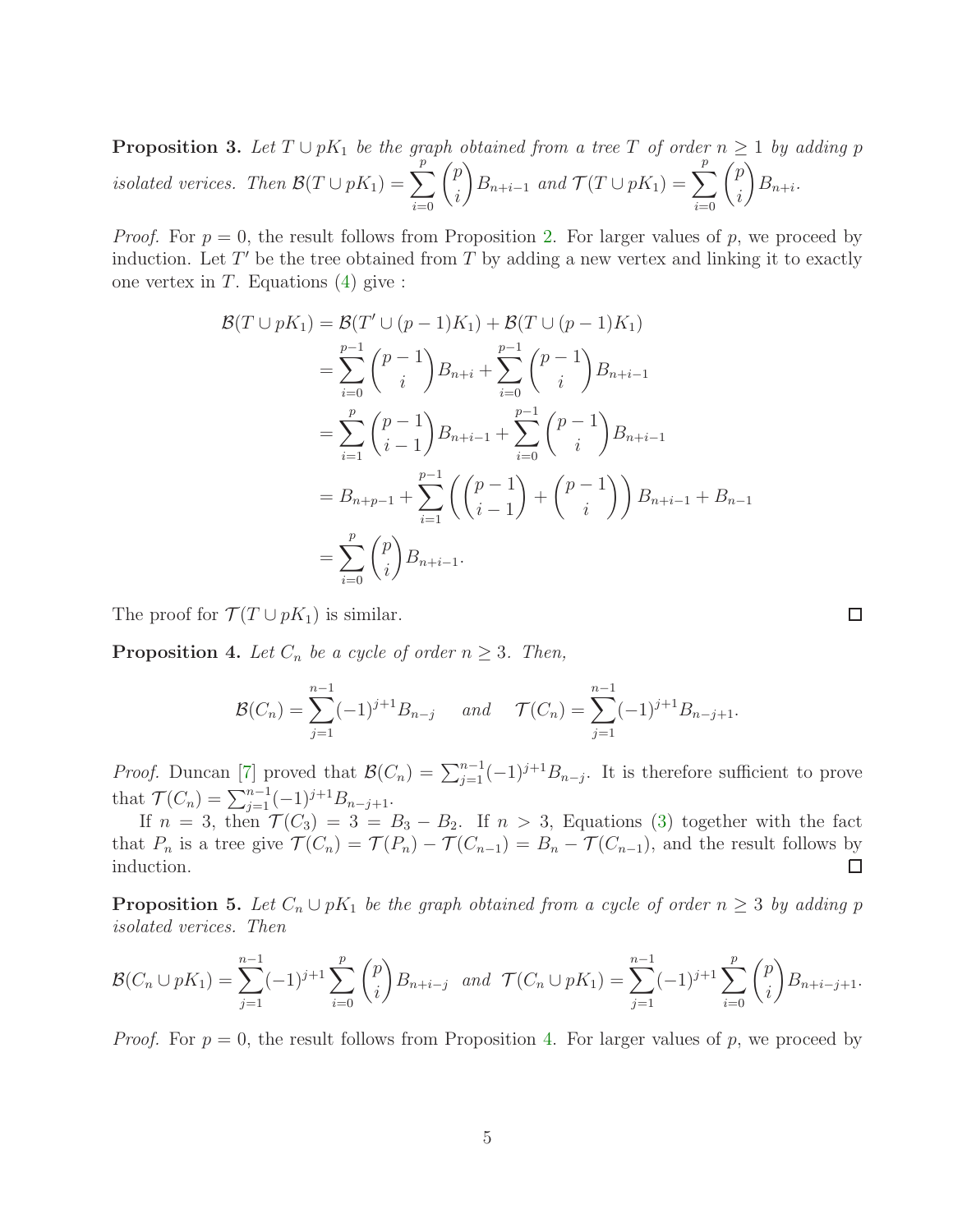induction. If  $n = 3$  $n = 3$  then Equations [\(3\)](#page-3-2) and Proposition 3 give

$$
\mathcal{B}(C_3 \cup pK_1) = \mathcal{B}(P_3 \cup pK_1) - \mathcal{B}(P_2 \cup pK_1)
$$
  
= 
$$
\sum_{i=0}^p {p \choose i} B_{3+i-1} - \sum_{i=0}^p {p \choose i} B_{2+i-1}
$$
  
= 
$$
\sum_{j=1}^2 (-1)^{j+1} \sum_{i=0}^p {p \choose i} B_{3+i-j}.
$$

Hence, the result is valid for  $n = 3$ . So assume  $n > 3$  and that the statement holds for smaller values of  $n$ :

$$
\mathcal{B}(C_n \cup pK_1) = \mathcal{B}(P_n \cup pK_1) - \mathcal{B}(C_{n-1} \cup pK_1)
$$
  
= 
$$
\sum_{i=0}^p {p \choose i} B_{n+i-1} - \sum_{j=1}^{n-2} (-1)^{j+1} \sum_{i=0}^p {p \choose i} B_{n+i-j-1}
$$
  
= 
$$
\sum_{i=0}^p {p \choose i} B_{n+i-1} + \sum_{j=2}^{n-1} (-1)^{j+1} \sum_{i=0}^p {p \choose i} B_{n+i-j}
$$
  
= 
$$
\sum_{j=1}^{n-1} (-1)^{j+1} \sum_{i=0}^p {p \choose i} B_{n+i-j}.
$$

The proof for  $\mathcal{T}(C_n \cup pK_1)$  is similar.

<span id="page-5-0"></span>**Proposition 6.** *Let* G *be a graph with a simplicial vertex* v. Then  $\mathcal{A}(G) > \mathcal{A}(G - v)$ *.* 

*Proof.* Let r be the number of neighbors of v in G. We have  $S(G, k) = (k - r)S(G - v, k)$  +  $S(G - v, k - 1)$ . Assuming that G is of order n, we have

 $\Box$ 

$$
\mathcal{B}(G) = \sum_{k=0}^{n} S(G, k) = \sum_{k=0}^{n-1} kS(G - v, k) - r \sum_{k=0}^{n-1} S(G - v, k) + \sum_{k=0}^{n-1} S(G - v, k)
$$
  
= 
$$
\sum_{k=0}^{n-1} (k - r + 1)S(G - v, k)
$$

and

$$
\mathcal{T}(G) = \sum_{k=0}^{n} kS(G, k) = \sum_{k=0}^{n} (k^2 - kr)S(G - v, k) + \sum_{k=0}^{n} kS(G - v, k - 1)
$$
  
= 
$$
\sum_{k=0}^{n-1} (k^2 - kr)S(G - v, k) + \sum_{k=0}^{n-1} (k+1)S(G - v, k)
$$
  
= 
$$
\sum_{k=0}^{n} (k^2 - k(r - 1) + 1)S(G - v, k).
$$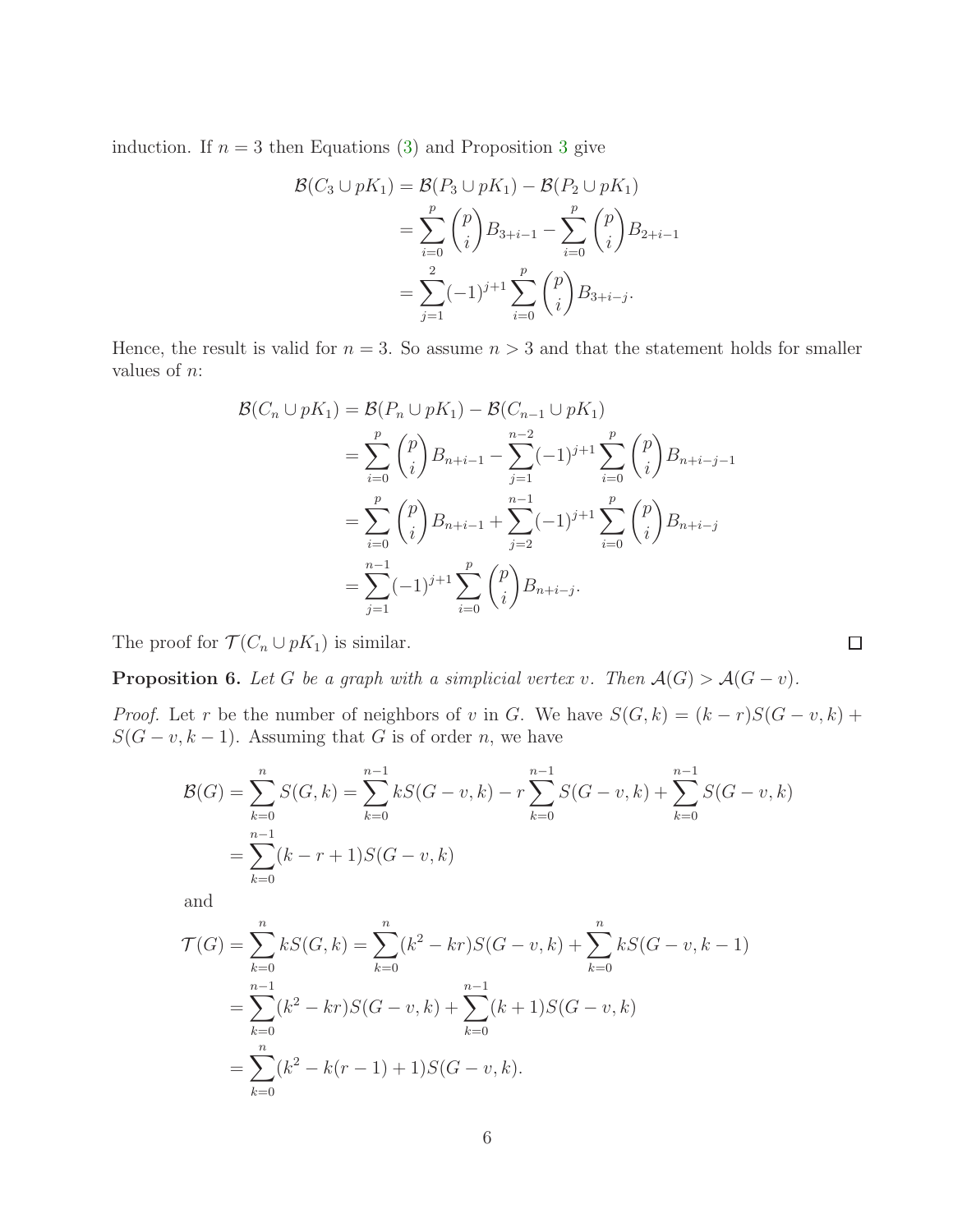We therefore have

$$
\mathcal{B}(G - v)\mathcal{T}(G) - \mathcal{T}(G - v)\mathcal{B}(G)
$$
\n
$$
= \sum_{k=0}^{n-1} S(G - v, k) \sum_{k'=0}^{n} (k'^2 - k'(r-1) + 1)S(G - v, k') - \sum_{k=0}^{n-1} kS(G - v, k) \sum_{k'=0}^{n-1} (k' - r + 1)S(G - v, k')
$$
\n
$$
= \sum_{k=0}^{n-1} (S(G - v, k))^2 (k^2 - k(r - 1) + 1 - k(k - r + 1)
$$
\n
$$
+ \sum_{k=0}^{n-2} \sum_{k'=k+1}^{n-1} S(G - v, k)S(G - v, k')(k'^2 - k'(r-1) + 1 + k^2 - k(r-1) + 1 - k(k' - r + 1) - k'(k - r + 1))
$$
\n
$$
= \sum_{k=0}^{n-1} (S(G - v, k))^2 + \sum_{k=0}^{n-2} \sum_{k'=k+1}^{n-1} S(G - v, k)S(G - v, k') ((k - k')^2 + 2) > 0
$$
\n
$$
\mathcal{T}(G) - \mathcal{T}(G) - \mathcal{T}(G) - \mathcal{T}(G) - \mathcal{T}(G) - \mathcal{T}(G) - \mathcal{T}(G) - \mathcal{T}(G) - \mathcal{T}(G) - \mathcal{T}(G) - \mathcal{T}(G) - \mathcal{T}(G) - \mathcal{T}(G) - \mathcal{T}(G) - \mathcal{T}(G) - \mathcal{T}(G) - \mathcal{T}(G) - \mathcal{T}(G) - \mathcal{T}(G) - \mathcal{T}(G) - \mathcal{T}(G) - \mathcal{T}(G) - \mathcal{T}(G) - \mathcal{T}(G) - \mathcal{T}(G) - \mathcal{T}(G) - \mathcal{T}(G) - \mathcal{T}(G) - \mathcal{T}(G) - \mathcal{T}(G) - \mathcal{T}(G) - \mathcal{T}(G) - \mathcal{T}(G) - \mathcal{T}(G) - \mathcal{T}(G) - \mathcal{T}(G) - \mathcal{T}(G) - \mathcal{T}(G) - \mathcal{T}(G) - \mathcal{T}(G) - \mathcal{T}(G) - \mathcal{T}(G) - \mathcal{T}(G) - \mathcal{T}(G) - \mathcal{T}(G) - \mathcal{T}(G) - \mathcal
$$

which implies  $\mathcal{A}(G)-\mathcal{A}(G-v)=\frac{\mathcal{T}(G)}{\mathcal{P}(G)}$  $\mathcal{T}(G-v)$  $\mathcal{B}(G-v)\mathcal{T}(G)-\mathcal{T}(G-v)\mathcal{B}(G)$ − =  $> 0.$  $\Box$  $\mathcal{B}(G)$  $\mathcal{B}(G - v)$  $\mathcal B(G)\mathcal B(G-v)$ 

<span id="page-6-1"></span>**Proposition 7.** Let  $G, H$  and  $F_1, \dots, F_r$  be  $r + 2$  graphs, and let  $\alpha_1, \dots, \alpha_r$  be r positive *numbers such that*

- $\mathcal{B}(G) = \mathcal{B}(H) + \sum_{i=1}^r \alpha_i \mathcal{B}(F_i)$
- $\mathcal{T}(G) = \mathcal{T}(H) + \sum_{i=1}^r \alpha_i \mathcal{T}(F_i)$
- $A(F_i) < A(H)$  for all  $i = 1, \dots, r$ .

*Then*  $\mathcal{A}(G) < \mathcal{A}(H)$ *.* 

*Proof.* Since  $\mathcal{A}(F_i) < \mathcal{A}(H)$ , we have  $\mathcal{T}(F_i) < \frac{\mathcal{T}(H)\mathcal{B}(F_i)}{\mathcal{B}(H)}$  $\frac{H}{\mathcal{B}(H)}$  for  $i = 1, \cdots, r$ . Hence,

$$
\mathcal{A}(G) = \frac{\mathcal{T}(G)}{\mathcal{B}(G)} = \frac{\mathcal{T}(H) + \sum_{i=1}^{r} \alpha_i \mathcal{T}(F_i)}{\mathcal{B}(H) + \sum_{i=1}^{r} \alpha_i \mathcal{B}(F_i)}
$$
\n
$$
< \frac{\mathcal{T}(H) + \sum_{i=1}^{r} \alpha_i \frac{\mathcal{T}(H)\mathcal{B}(F_i)}{\mathcal{B}(H) + \sum_{i=1}^{r} \alpha_i \mathcal{B}(F_i)}}{\mathcal{B}(H) + \sum_{i=1}^{r} \alpha_i \mathcal{B}(F_i)} = \frac{\mathcal{T}(H) \left(\mathcal{B}(H) + \sum_{i=1}^{r} \alpha_i \mathcal{B}(F_i)\right)}{\mathcal{B}(H) \left(\mathcal{B}(H) + \sum_{i=1}^{r} \alpha_i \mathcal{B}(F_i)\right)}
$$
\n
$$
= \frac{\mathcal{T}(H)}{\mathcal{B}(H)} = \mathcal{A}(H). \square
$$

# <span id="page-6-0"></span>3 Inequalities for the Bell numbers

In this section, we show how to derive inequalities for the Bell numbers, using properties related to the average number  $\mathcal{A}(G)$  of colors in non-equivalent colorings of G. We start by analyzing paths. As already mentioned,  $P_n \cup pK_1$  is the graph obtained by adding p isolated vertices to a path on *n* vertices.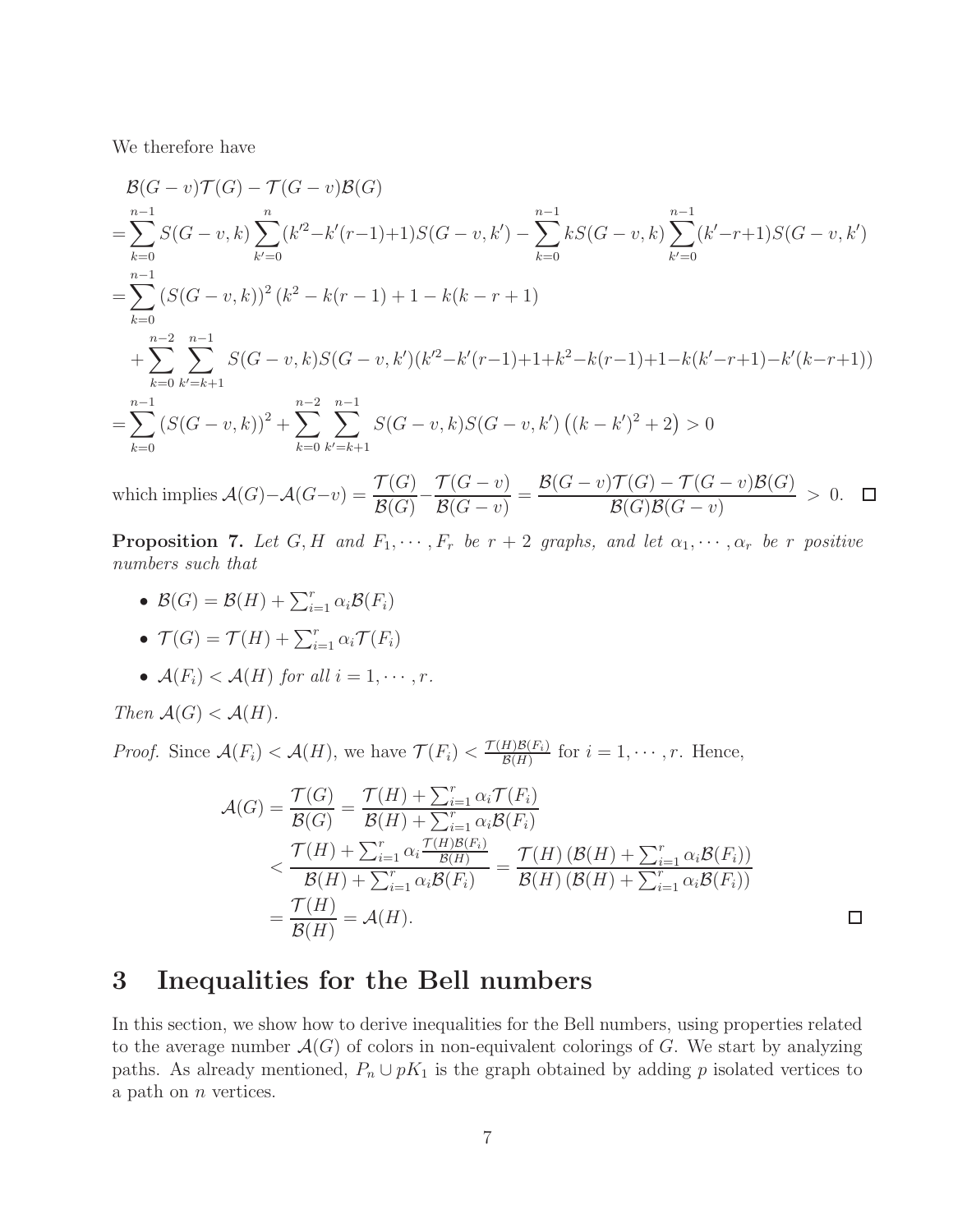**Theorem 8.**  $\mathcal{A}(P_n \cup (p+1)K_1) < \mathcal{A}(P_{n+1} \cup pK_1)$  *for all*  $n \geq 1$  *and*  $p \geq 0$ *.* 

*Proof.* It follows from Equations [\(4\)](#page-3-1) that

$$
\mathcal{B}(P_n \cup (p+1)K_1) = \mathcal{B}(P_{n+1} \cup pK_1) + \mathcal{B}(P_n \cup pK_1)
$$

and

$$
\mathcal{T}(P_n \cup (p+1)K_1) = \mathcal{T}(P_{n+1} \cup pK_1) + \mathcal{T}(P_n \cup pK_1).
$$

Also, we know from Proposition [6](#page-5-0) that  $\mathcal{A}(P_n \cup pK_1) < \mathcal{A}(P_{n+1} \cup pK_1)$ . Hence, it follows from Proposition [7](#page-6-1) that  $\mathcal{A}(P_n \cup (p+1)K_1) < \mathcal{A}(P_{n+1} \cup pK_1)$ .  $\Box$ 

Proposition [3](#page-4-1) immediately gives the following Corollary.

<span id="page-7-0"></span>Corollary 9. If  $n \geq 1$  and  $p \geq 0$  then

$$
\left(\sum_{i=0}^{p+1} {p+1 \choose i} B_{n+i}\right)\left(\sum_{i=0}^p {p \choose i} B_{n+i}\right) < \left(\sum_{i=0}^{p+1} {p+1 \choose i} B_{n+i-1}\right)\left(\sum_{i=0}^p {p \choose i} B_{n+i+1}\right).
$$

**Examples 10.** For  $p = 0$  and  $n \geq 1$ , Corollary [9](#page-7-0) provides the following inequality :

$$
(B_n + B_{n+1})B_n < (B_{n-1} + B_n)B_{n+1} \iff B_n^2 < B_{n-1}B_{n+1}.
$$

This inequality for the Bell numbers also follows from Proposition [6.](#page-5-0) Indeed,  $P_n$  is obtained from  $P_{n+1}$  by removing a vertex of degree 1, which implies

$$
\mathcal{A}(P_n) < \mathcal{A}(P_{n+1}) \iff \frac{B_n}{B_{n-1}} < \frac{B_{n+1}}{B_n} \iff B_n^2 < B_{n-1}B_{n+1}.
$$

Note that Engel [\[8\]](#page-17-4) has shown that the sequence  $(B_n)_{n\geq 0}$  is log-convex, which implies  $B_n^2 \leq B_{n-1}B_{n+1}$  (with a non-strict inequality) for  $n \geq 1$ . Recently, Alzer [\[2\]](#page-16-5) has proved that the sequence  $(B_n)_{n\geq 0}$  is strictly log-convex by showing that

$$
B_{n-1}B_{n+1} - B_n^2 = \frac{1}{2e^2} \sum_{k=2}^{\infty} \sum_{j=1}^{k-1} \frac{j^{n-1}(k-j)^{n-1}}{j!(k-j)!} (k-2j)^2
$$

for all  $n \ge 2$ . Since  $B_1^2 = 1 < 2 = B_0 B_2$ , this also implies  $B_n^2 < B_{n-1} B_{n+1}$  for all  $n \ge 1$ .

As a second example, assume  $p = 1$  and  $n \geq 1$ . Corollary [9](#page-7-0) provides the following inequality for the Bell numbers, which also follows from the strict log-convexity of the sequence  $(B_n)_{n\geq 0}$ :

$$
(B_n + B_{n+1} + B_{n+2})(B_n + B_{n+1}) < (B_{n-1} + B_n + B_{n+1})(B_{n+1} + B_{n+2})
$$
\n
$$
\iff B_n(B_n + B_{n+1}) < B_{n-1}(B_{n+1} + B_{n+2}).
$$

For  $n \geq 3$  and  $r \geq 0$ , we denote  $H_{n,r}$  the graph obtained by linking one extremity of  $P_r$ to one vertex of  $C_n$  (see Figure [2\)](#page-8-0). For  $r = 0$ ,  $H_{n,0}$  is equal to  $C_n$ . Also,  $H_{n,r} \cup pK_1$  is the graph obtained from  $H_{n,r}$  by adding p isolated vertices. We now compare  $\mathcal{A}(H_{3,n-3}\cup pK_1)$  with  $\mathcal{A}(P_{n+1} \cup pK_1)$  to derive new inequalities involving the Bell numbers.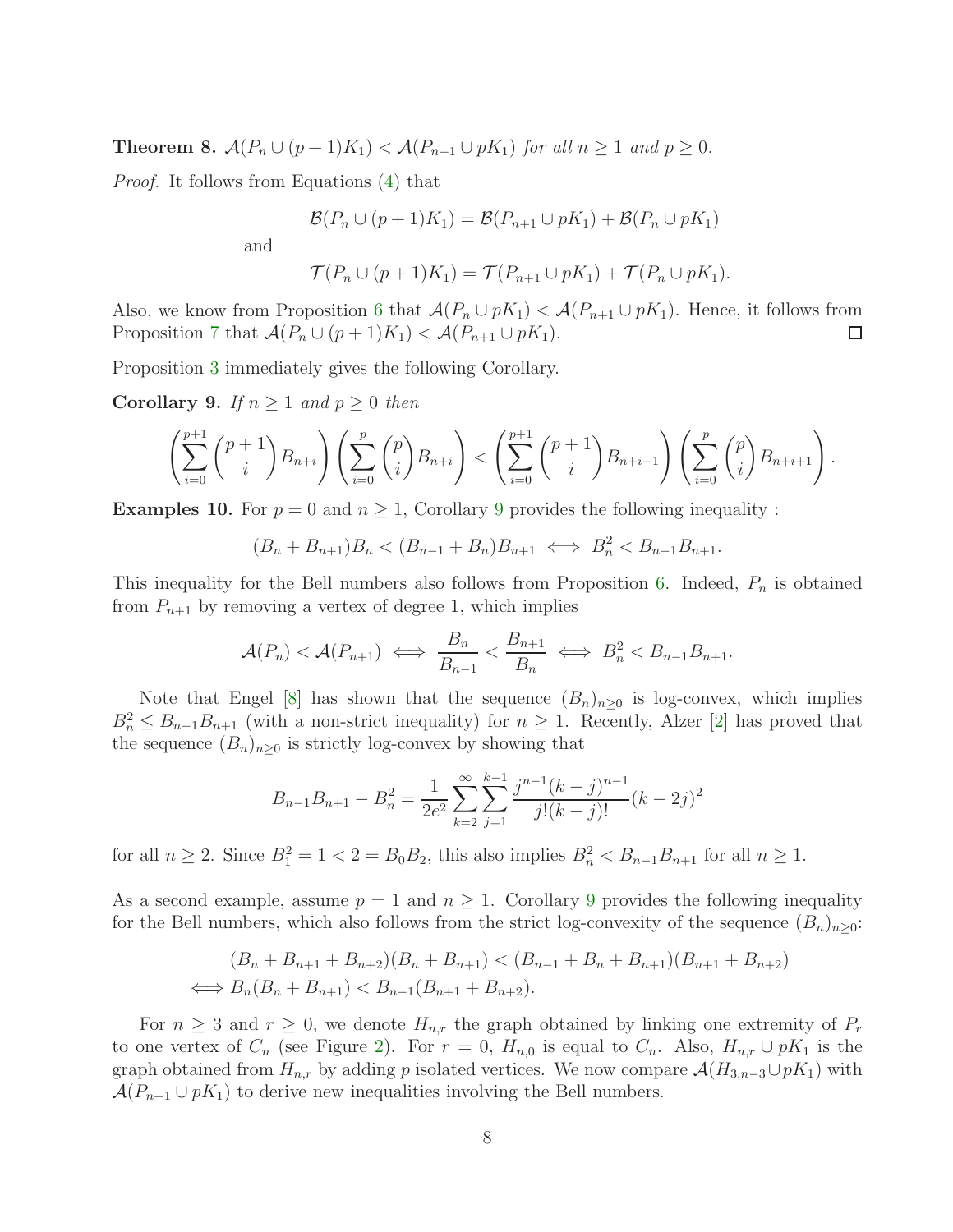

<span id="page-8-0"></span>Figure 2: The graph  $H_{n,r}$ 

<span id="page-8-1"></span>**Theorem 11.**  $\mathcal{A}(H_{3,n-3} \cup pK_1) < \mathcal{A}(P_{n+1} \cup pK_1)$  *for all*  $n ≥ 4$  *and*  $p ≥ 0$ *.* 

*Proof.* Note first that Equations [\(3\)](#page-3-2) give  $\mathcal{B}(H_{3,n-3} \cup pK_1) = \mathcal{B}(P_n \cup pK_1) - \mathcal{B}(P_{n-1} \cup pK_1)$  and  $\mathcal{T}(H_{3,n-3} \cup pK_1) = \mathcal{T}(P_n \cup pK_1) - \mathcal{T}(P_{n-1} \cup pK_1)$ . Hence,

$$
\mathcal{A}(P_{n+1} \cup pK_1) - \mathcal{A}(H_{3,n-3} \cup pK_1) = \frac{\mathcal{T}(P_{n+1} \cup pK_1)}{\mathcal{B}(P_{n+1} \cup pK_1)} - \frac{\mathcal{T}(H_{3,n-3} \cup pK_1)}{\mathcal{B}(H_{3,n-3} \cup pK_1)}
$$
\n
$$
= \frac{\mathcal{T}(P_{n+1} \cup pK_1)}{\mathcal{B}(P_{n+1} \cup pK_1)} - \frac{\mathcal{T}(P_n \cup pK_1) - \mathcal{T}(P_{n-1} \cup pK_1)}{\mathcal{B}(P_n \cup pK_1) - \mathcal{B}(P_{n-1} \cup pK_1)}
$$
\n
$$
= \frac{\mathcal{T}(P_{n+1} \cup pK_1) (\mathcal{B}(P_n \cup pK_1) - \mathcal{B}(P_{n-1} \cup pK_1)) - \mathcal{B}(P_{n+1} \cup pK_1) (\mathcal{T}(P_n \cup pK_1) - \mathcal{T}(P_{n-1} \cup pK_1))}{\mathcal{B}(P_{n+1} \cup pK_1)\mathcal{B}(H_{3,n-3} \cup pK_1)}
$$

.

Let  $f(n, p)$  be the numerator of the above fraction. It follows from Proposition [3](#page-4-1) that

$$
f(n,p) = \sum_{i=0}^{p} {p \choose i} B_{n+i+1} \left( \sum_{\ell=0}^{p} {p \choose \ell} (B_{n+\ell-1} - B_{n+\ell-2}) \right) - \sum_{i=0}^{p} {p \choose i} B_{n+i} \left( \sum_{\ell=0}^{p} {p \choose \ell} (B_{n+\ell} - B_{n+\ell-1}) \right).
$$
  
It remains to prove that  $f(n, p) > 0$  for all  $n > 4$  and  $n > 0$ . Since  $B_n = 1 \sum_{k=0}^{\infty} \frac{k^n}{k!}$  we have

It remains to prove that  $f(n, p) > 0$  for all  $n \geq 4$  and  $p > 0$ . Since  $B_n = \frac{1}{e}$  $\frac{1}{e}\sum_{k=1}^{\infty}$  $\frac{k^n}{k!}$ , we have

$$
B_n - B_{n-1} = \frac{1}{e} \sum_{k=1}^{\infty} \left( \frac{k^n}{k!} - \frac{k^{n-1}}{k!} \right) = \frac{1}{e} \sum_{k=2}^{\infty} \frac{k^{n-1}}{k!} (k-1).
$$

Hence,

$$
e^{2} f(n,p) = \sum_{i=0}^{p} \sum_{\ell=0}^{\infty} \sum_{j=1}^{\infty} \sum_{k=2}^{\infty} {p \choose i} {p \choose \ell} \frac{j^{n+i+1} k^{n+\ell-2}}{j!} (k-1) - \sum_{i=0}^{p} \sum_{\ell=0}^{\infty} \sum_{j=1}^{\infty} \sum_{k=2}^{\infty} {p \choose i} {p \choose \ell} \frac{j^{n+i} k^{n+\ell-1}}{j!} (k-1)
$$
  
\n
$$
= \sum_{i=0}^{p} \sum_{\ell=0}^{\infty} \sum_{j=1}^{\infty} \sum_{k=2}^{\infty} {p \choose i} {p \choose \ell} \frac{j^{n+i} k^{n+\ell-2}}{j!k!} (k-1) (j-k)
$$
  
\n
$$
= \sum_{i=0}^{p} \sum_{\ell=0}^{\infty} \sum_{j>k \geq 1} {p \choose i} {p \choose \ell} \frac{j^{n+i} k^{n+\ell-2}}{j!k!} (k-1) (j-k) - \frac{j^{n+i-2} k^{n+\ell}}{j!k!} (j-1) (j-k)
$$
  
\n
$$
= \sum_{i=0}^{p} \sum_{\ell=0}^{\infty} \sum_{j>k \geq 1} {p \choose i} {p \choose \ell} \frac{j^{n-2} k^{n-2}}{j!k!} (j-k) (j^{i+2} k^{\ell} (k-1) - j^{i} k^{\ell+2} (j-1))
$$
  
\n
$$
= \sum_{j>k \geq 1} \frac{j^{n-2} k^{n-2}}{j!k!} (j-k) (k-1) j^{2} \sum_{i=0}^{p} {p \choose i} j^{i} \sum_{\ell=0}^{\infty} {p \choose \ell} k^{\ell} - (j-1) k^{2} \sum_{i=0}^{\infty} {p \choose i} j^{i} \sum_{\ell=0}^{\infty} {p \choose \ell} k^{\ell}
$$
  
\n
$$
= \sum_{j>k \geq 1} \frac{j^{n-2} k^{n-2}}{j!k!} (j-k) (j+1)^{p} (k+1)^{p} (k-1) j^{2} - (j-1) k^{2
$$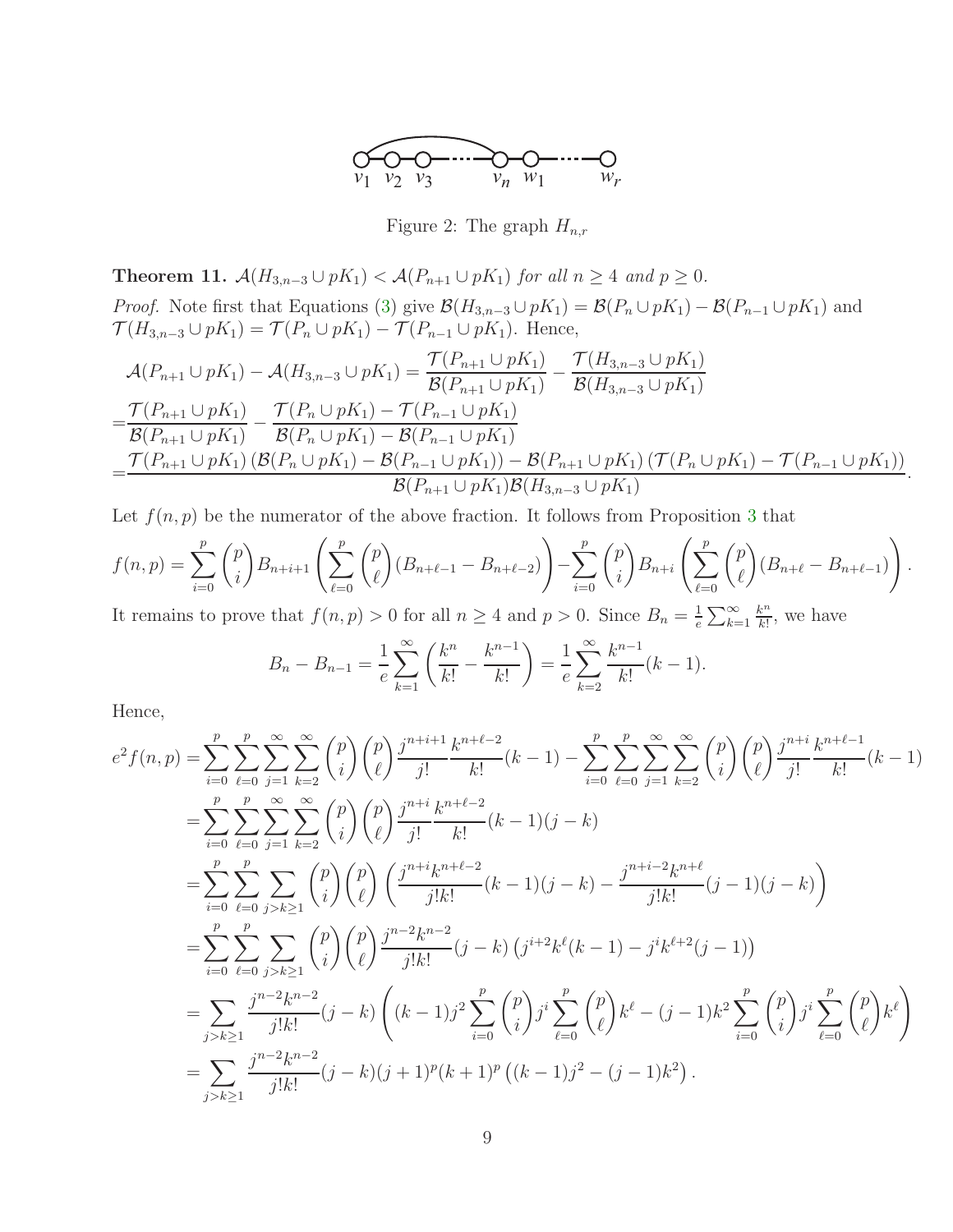Let  $g(j,k) = (k-1)j^2 - (j-1)k^2$ . We have proved that

$$
e^{2} f(n,p) = \sum_{j>k \geq 1} \frac{j^{n-2} k^{n-2}}{j! k!} (j-k)(j+1)^{p} (k+1)^{p} g(j,k).
$$

Note that  $g(j, 1) = 1 - j$ ,  $g(j, 2) = (j - 2)^2$ , and

$$
g(j,k) = j^2k - j^2 - jk^2 + k^2 = (j-k)(jk - j - k) = (j - k)\left(k(\frac{j}{2} - 1) + j(\frac{k}{2} - 1)\right).
$$

Hence,  $g(j, k) > 0$  for  $j > k \geq 3$ , and it remains to prove that

$$
\sum_{k=1}^{2} \sum_{j=k+1}^{\infty} \frac{j^{n-2}k^{n-2}}{j!k!} (j-k)(j+1)^p (k+1)^p g(j,k) > 0.
$$

We have

$$
\sum_{k=1}^{2} \sum_{j=k+1}^{\infty} \frac{j^{n-2}k^{n-2}}{j!k!} (j-k)(j+1)^p (k+1)^p g(j,k)
$$
\n
$$
= \sum_{j=3}^{\infty} 2^{n-3} \frac{j^{n-2}}{j!} 3^p (j+1)^p (j-2)^3 - \sum_{j=2}^{\infty} \frac{j^{n-2}}{j!} 2^p (j+1)^p (j-1)^2
$$
\n
$$
\geq 12^p \left( \sum_{j=3}^5 2^{n-3} \frac{j^{n-2}}{j!} (j-2)^3 - \sum_{j=2}^5 \frac{j^{n-2}}{j!} (j-1)^2 \right) + \sum_{j=6}^{\infty} \frac{j^{n-2}}{j!} 2^p (j+1)^p (2^{n-3} (j-2)^3 - (j-1)^2)
$$
\n
$$
= 12^p \left( \frac{1}{6} 2^{n-3} 3^{n-2} + \frac{8}{24} 2^{n-3} 4^{n-2} + \frac{27}{120} 2^{n-3} 5^{n-2} - \frac{1}{2} 2^{n-2} - \frac{4}{6} 3^{n-2} - \frac{9}{24} 4^{n-2} - \frac{16}{120} 5^{n-2} \right)
$$
\n
$$
+ \sum_{j=6}^{\infty} \frac{j^{n-2}}{j!} 2^p (j+1)^p (2^{n-3} (j-2)^3 - (j-1)^2).
$$

It is easy to check that  $\frac{1}{6}2^{n-3}3^{n-2} + \frac{8}{24}2^{n-3}4^{n-2} + \frac{27}{120}2^{n-3}5^{n-2} - \frac{1}{2}$  $rac{1}{2}2^{n-2}-\frac{4}{6}$  $\frac{4}{6}3^{n-2}-\frac{9}{24}4^{n-2}-\frac{16}{120}5^{n-2}$ >0 for all  $n \geq 4$ , and that  $2^{n-3}(j-2)^3-(j-1)^2 > 0$  for all  $n \geq 4$  and  $j \geq 4$ . Hence  $f(n, p) > 0$ .

As shown in the above proof, the above Theorem is equivalent to the following inequalities for the Bell numbers.

Corollary 12. *If*  $n \geq 4$  *and*  $p \geq 0$  *then* 

$$
\sum_{i=0}^{p} \binom{p}{i} B_{n+i+1} \left( \sum_{\ell=0}^{p} \binom{p}{\ell} (B_{n+\ell-1} - B_{n+\ell-2}) \right) > \sum_{i=0}^{p} \binom{p}{i} B_{n+i} \left( \sum_{\ell=0}^{p} \binom{p}{\ell} (B_{n+\ell} - B_{n+\ell-1}) \right).
$$

**Example 13.** For  $p = 0$  and  $n \ge 4$  we get the following inequality for the Bell numbers:

$$
B_{n+1}(B_{n-1}-B_{n-2}) > B_n(B_n-B_{n-1}).
$$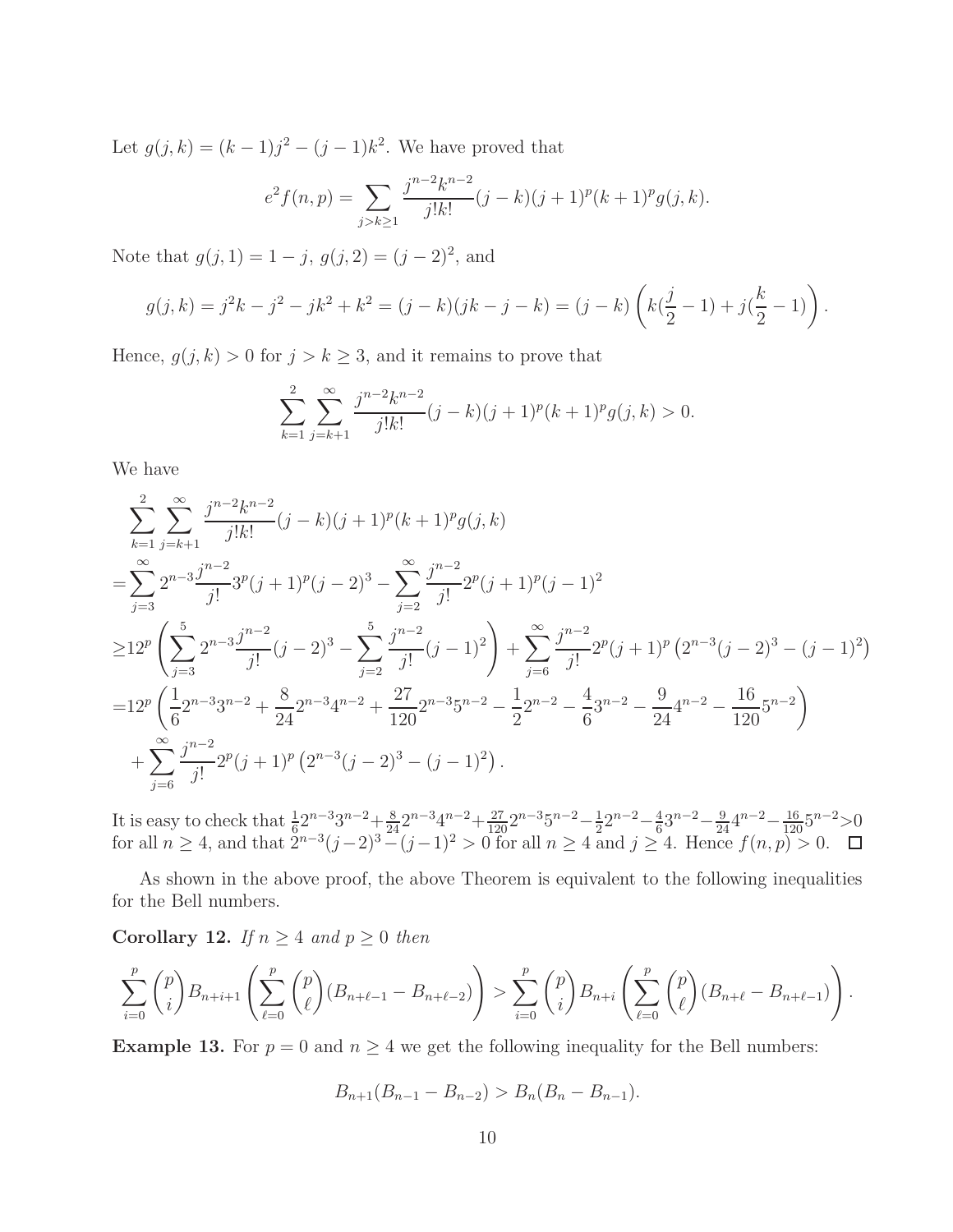We now compare the average number of colors in colorings of  $C_n \cup pK_1$  with the average number of colors in colorings of  $H_{3,n-3} \cup pK_1$ .

<span id="page-10-0"></span>Lemma 14. *If*  $n \geq 3$ ,  $r \geq 0$  *and*  $p \geq 0$  *then* 

$$
\mathcal{B}(H_{n,r} \cup pK_1) = \begin{cases} \sum_{i=0}^{n-3} \binom{n-3}{i} \mathcal{B}(H_{3,2i+r} \cup pK_1) & \text{if } n \text{ is odd} \\ \sum_{i=0}^{n-4} \binom{n-4}{i} \mathcal{B}(H_{3,2i+r+1} \cup pK_1) + \mathcal{B}(P_{2+r} \cup pK_1) & \text{if } n \text{ is even} \end{cases}
$$

$$
\mathcal{T}(H_{n,r} \cup pK_1) = \begin{cases} \sum_{i=0}^{n-3} \binom{n-3}{2} \mathcal{T}(H_{3,2i+r} \cup pK_1) & \text{if } n \text{ is odd} \\ \sum_{i=0}^{n-4} \binom{n-4}{i} \mathcal{T}(H_{3,2i+r+1} \cup pK_1) + \mathcal{T}(P_{2+r} \cup pK_1) & \text{if } n \text{ is even.} \end{cases}
$$

*Proof.* The result is clearly valid for  $n = 3$ . For  $n = 4$ , Equations [\(3\)](#page-3-2) and [\(4\)](#page-3-1) give

$$
\mathcal{B}(H_{4,r} \cup pK_1) = \mathcal{B}(P_{4+r} \cup pK_1) - \mathcal{B}(H_{3,r} \cup pK_1)
$$
  
=  $(\mathcal{B}(H_{3,r+1} \cup pK_1) + \mathcal{B}(P_{3+r} \cup pK_1)) - (\mathcal{B}(P_{3+r} \cup pK_1) - \mathcal{B}(P_{2+r} \cup pK_1))$   
=  $\mathcal{B}(H_{3,r+1} \cup pK_1) + \mathcal{B}(P_{2+r} \cup pK_1).$ 

Similarly,  $\mathcal{T}(H_{4,r} \cup pK_1) = \mathcal{T}(H_{3,r+1} \cup pK_1) + \mathcal{T}(P_{2+r} \cup pK_1)$  which shows that the result is valid for  $n = 4$ . For larger values of n, we proceed by induction. Hence, it is sufficient to prove that  $\mathcal{B}(H_{n,r} \cup pK_1) = \mathcal{B}(H_{3,n-3+r} \cup pK_1) + \mathcal{B}(H_{n-2,r} \cup pK_1)$  and  $\mathcal{T}(H_{n,r} \cup pK_1) = \mathcal{T}(H_{3,n-3+r} \cup pK_1)$  $pK_1$ )+ $\mathcal{T}(H_{n-2,r} \cup pK_1)$ . Using Equations [\(3\)](#page-3-2) and [\(4\)](#page-3-1), we get

$$
\mathcal{B}(H_{n,r} \cup pK_1) = \mathcal{B}(P_{n+r} \cup pK_1) - \mathcal{B}(H_{n-1,r} \cup pK_1)
$$
  
=  $(\mathcal{B}(H_{3,n-3+r} \cup pK_1) + \mathcal{B}(P_{n+r-1} \cup pK_1)) - (\mathcal{B}(P_{n+r-1} \cup pK_1) - \mathcal{B}(H_{n-2,r} \cup pK_1))$   
=  $\mathcal{B}(H_{3,n-3+r} \cup pK_1) + \mathcal{B}(H_{n-2,r} \cup pK_1).$ 

 $\Box$ 

The proof for  $\mathcal{T}(H_{n,r} \cup pK_1)$  is similar.

We are now ready to compare  $\mathcal{A}(C_n \cup pK_1)$  with  $\mathcal{A}(H_{3,n-3} \cup pK_1)$ .

<span id="page-10-1"></span>**Theorem 15.**  $\mathcal{A}(C_n \cup pK_1) < \mathcal{A}(H_{3,n-3} \cup pK_1)$  *for all*  $n \geq 3$  *and*  $p \geq 0$ *.* 

*Proof.* Lemma 14 (with 
$$
r = 0
$$
) gives :  
\n
$$
\mathcal{B}(C_n \cup pK_1) = \begin{cases}\n\mathcal{B}(H_{3,n-3} \cup pK_1) + \sum_{i=0}^{\frac{n-5}{2}} \mathcal{B}(H_{3,2i} \cup pK_1) & \text{if } n \text{ is odd} \\
\mathcal{B}(H_{3,n-3} \cup pK_1) + \sum_{i=0}^{\frac{n-6}{2}} \mathcal{B}(H_{3,2i+1} \cup pK_1) + \mathcal{B}(P_2 \cup pK_1) & \text{if } n \text{ is even}\n\end{cases}
$$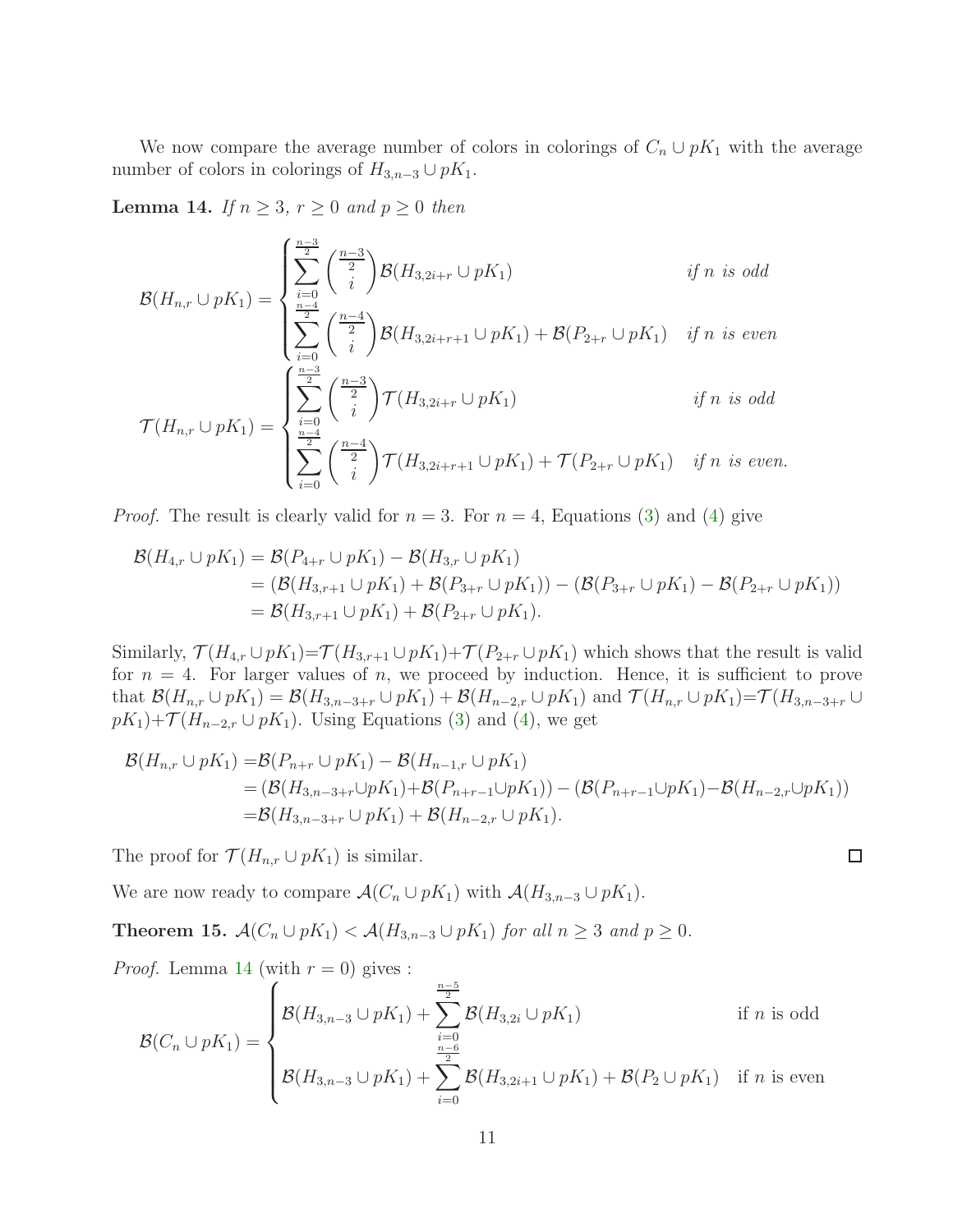and

$$
\mathcal{T}(C_n \cup pK_1) = \begin{cases}\n\mathcal{T}(H_{3,n-3} \cup pK_1) + \sum_{i=0}^{\frac{n-5}{2}} \mathcal{T}(H_{3,2i} \cup pK_1) & \text{if } n \text{ is odd} \\
\mathcal{T}(H_{3,n-3} \cup pK_1) + \sum_{i=0}^{\frac{n-6}{2}} \mathcal{T}(H_{3,2i+1} \cup pK_1) + \mathcal{T}(P_2 \cup pK_1) & \text{if } n \text{ is even.} \\
\end{cases}
$$

We know from Proposition [6](#page-5-0) that  $\mathcal{A}(P_2 \cup pK_1) < \mathcal{A}(C_3 \cup pK_1) = \mathcal{A}(H_{3,0} \cup pK_1)$ . Since  $H_{3,n-3} \cup pK_1$  is obtained from  $H_{3,i} \cup pK_1$   $(i < n-3)$  by repeatedly adding vertices of degree 1, we have  $\mathcal{A}(P_2 \cup pK_1) < \mathcal{A}(H_{3,i} \cup pK_1) < \mathcal{A}(H_{3,n-3} \cup pK_1)$  for all  $i = 0, \dots, n-5$ . Proposition [7](#page-6-1) therefore implies  $\mathcal{A}(C_n \cup pK_1) < \mathcal{A}(H_{3,n-3} \cup pK_1)$ .  $\Box$ 

Equations [\(3\)](#page-3-2) give  $\mathcal{B}(H_{3,n-3}\cup pK_1)=\mathcal{B}(P_n\cup pK_1)-\mathcal{B}(P_{n-1}\cup pK_1)$  and  $\mathcal{T}(H_{3,n-3}\cup pK_1)=$  $\mathcal{T}(P_n \cup pK_1) - \mathcal{T}(P_{n-1} \cup pK_1)$ . Hence, Propositions [3](#page-4-1) and [5](#page-4-2) immediately give the following Corollary.

Corollary 16. *If*  $n \geq 3$  *and*  $p \geq 0$  *then* 

$$
\left(\sum_{j=1}^{n-1}(-1)^{j+1}\sum_{i=0}^p\binom{p}{i}B_{n+i-j+1}\right)\left(\sum_{i=0}^p\binom{p}{i}(B_{n+i-1}-B_{n+i-2})\right)
$$
  

$$
< \left(\sum_{j=1}^{n-1}(-1)^{j+1}\sum_{i=0}^p\binom{p}{i}B_{n+i-j}\right)\left(\sum_{i=0}^p\binom{p}{i}(B_{n+i}-B_{n+i-1})\right).
$$

**Example 17.** For  $p = 0$  and  $n \geq 3$ , the above Corollary provides the following inequalities for the Bell numbers:

$$
(B_{n-1}-B_{n-2})\sum_{j=1}^{n-1}(-1)^{j+1}B_{n-j+1} < (B_n-B_{n-1})\sum_{j=1}^{n-1}(-1)^{j+1}B_{n-j}.
$$

It is easy to check that this inequality is also valid for  $n = 2$ .

We now compare the average number of colors in colorings of paths with the average number of colors in colorings of cycles.

<span id="page-11-0"></span>**Theorem 18.**  $\mathcal{A}(C_n \cup pK_1) > \mathcal{A}(P_n \cup pK_1)$  *for all*  $n \geq 5$  *and*  $p \geq 0$ *.* 

*Proof.* We know from Theorems [11](#page-8-1) and [15](#page-10-1) that  $\mathcal{A}(P_n \cup pK_1) > \mathcal{A}(H_{3,n-4} \cup pK_1) > \mathcal{A}(C_{n-1} \cup pK_1)$ , which implies:

$$
\mathcal{T}(C_{n-1}\cup pK_1)<\frac{\mathcal{T}(P_n\cup pK_1)\mathcal{B}(C_{n-1}\cup pK_1)}{\mathcal{B}(P_n\cup pK_1)}.
$$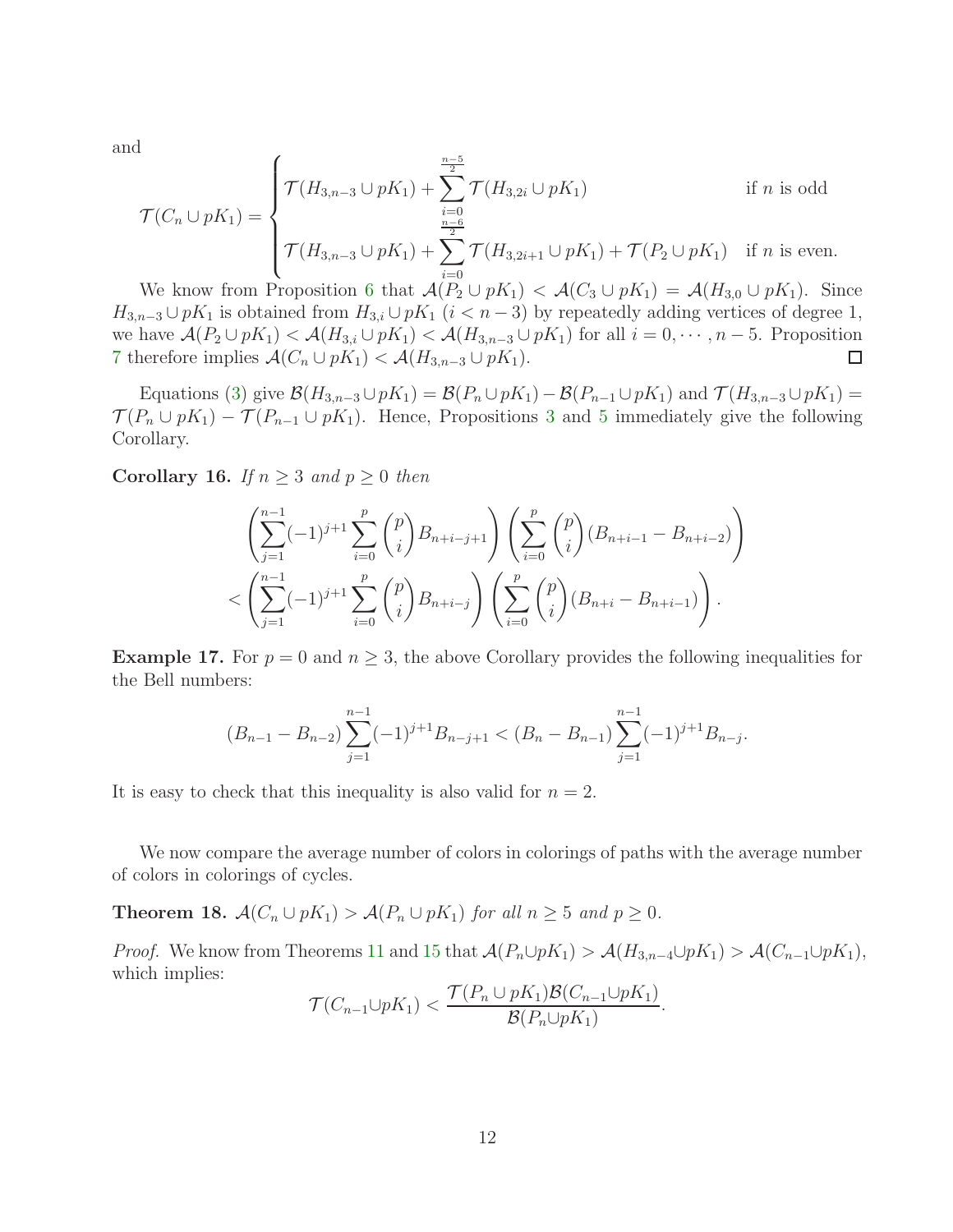Equations [\(3\)](#page-3-2) show that  $\mathcal{B}(C_n \cup pK_1) = \mathcal{B}(P_n \cup pK_1) - \mathcal{B}(C_{n-1} \cup pK_1)$  and  $\mathcal{T}(C_n \cup pK_1) =$  $\mathcal{T}(P_n \cup pK_1) - \mathcal{T}(C_{n-1} \cup pK_1)$  . Hence :

$$
\mathcal{A}(C_n \cup pK_1) = \frac{\mathcal{T}(C_n \cup pK_1)}{\mathcal{B}(C_n \cup pK_1)} = \frac{\mathcal{T}(P_n \cup pK_1) - \mathcal{T}(C_{n-1} \cup pK_1)}{\mathcal{B}(P_n \cup pK_1) - \mathcal{B}(C_{n-1} \cup pK_1)}
$$
\n
$$
= \frac{\mathcal{T}(P_n \cup pK_1) - \frac{\mathcal{T}(P_n \cup pK_1)\mathcal{B}(C_{n-1} \cup pK_1)}{\mathcal{B}(P_n \cup pK_1) - \mathcal{B}(C_{n-1} \cup pK_1)}}{\mathcal{T}(P_n \cup pK_1) \left(\mathcal{B}(P_n \cup pK_1) - \mathcal{B}(C_{n-1} \cup pK_1)\right)} = \frac{\mathcal{T}(P_n \cup pK_1)}{\mathcal{B}(P_n \cup pK_1)} = \mathcal{A}(P_n \cup pK_1).
$$
\n
$$
\Box
$$

Propositions [3](#page-4-1) and [5](#page-4-2) immediately give the following Corollary.

Corollary 19. *If*  $n \geq 5$  *and*  $p \geq 0$  *then* 

$$
\left(\sum_{i=0}^{p} \binom{p}{i} B_{n+i-1}\right) \left(\sum_{j=1}^{n-1} (-1)^{j+1} \sum_{i=0}^{p} \binom{p}{i} B_{n+i-j+1}\right)
$$
  
> 
$$
\left(\sum_{i=0}^{p} \binom{p}{i} B_{n+i}\right) \left(\sum_{j=1}^{n-1} (-1)^{j+1} \sum_{i=0}^{p} \binom{p}{i} B_{n+i-j}\right).
$$

**Example 20.** For  $p = 0$  and  $n \geq 5$  the above Corollary provides the following inequality for the Bell numbers:

$$
B_{n-1} \sum_{j=1}^{n-1} (-1)^{j+1} B_{n-j+1} > B_n \sum_{j=1}^{n-1} (-1)^{j+1} B_{n-j}.
$$

We finally compare  $\mathcal{A}(C_n \cup pK_1)$  with  $\mathcal{A}(C_{n-2} \cup (p+2)K_1)$ .

<span id="page-12-0"></span>**Lemma 21.** *If*  $n \geq 3$  *and*  $p \geq 0$  *then* 

$$
\mathcal{B}(C_n \cup (p+2)K_1) = \mathcal{B}(H_{n,2} \cup pK_1) + 2\mathcal{B}(H_{n,1} \cup pK_1) + \mathcal{B}(H_{n,0} \cup pK_1)
$$
  

$$
\mathcal{T}(C_n \cup (p+2)K_1) = \mathcal{T}(H_{n,2} \cup pK_1) + 2\mathcal{T}(H_{n,1} \cup pK_1) + \mathcal{T}(H_{n,0} \cup pK_1).
$$

*Proof.* Equations [\(4\)](#page-3-1) give

$$
\mathcal{B}(C_n \cup (p+2)K_1) = \mathcal{B}(H_{n,1} \cup (p+1)K_1) + \mathcal{B}(C_n \cup (p+1)K_1)
$$
  
=  $(\mathcal{B}(H_{n,2} \cup pK_1) + \mathcal{B}(H_{n,1} \cup pK_1)) + (\mathcal{B}(H_{n,1} \cup pK_1) + \mathcal{B}(H_{n,0} \cup pK_1))$   
=  $\mathcal{B}(H_{n,2} \cup pK_1) + 2\mathcal{B}(H_{n,1} \cup pK_1) + \mathcal{B}(H_{n,0} \cup pK_1).$ 

The proof is similar for  $\mathcal{T}(C_n \cup (p+2)K_1)$ .

**Theorem 22.**  $\mathcal{A}(C_n \cup pK_1) > \mathcal{A}(C_{n-2} \cup (p+2)K_1)$  *for all*  $n \ge 5$  *and*  $p \ge 0$ *.* 

 $\Box$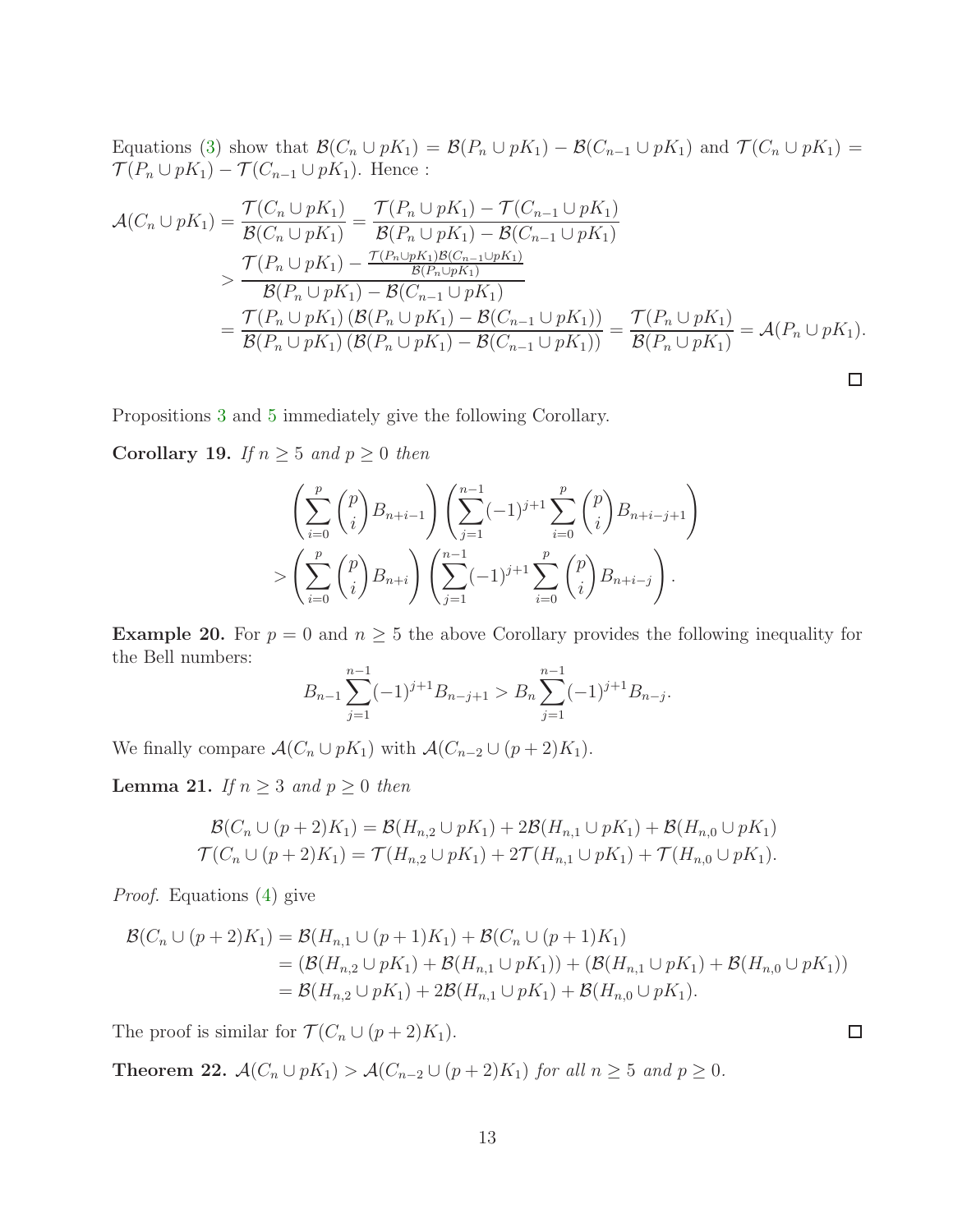*Proof.* We divide the proof into two cases, according to the parity of n.

*Case 1 :* n *is odd* Lemma [14](#page-10-0) (with  $r = 0$ ) shows that

$$
\mathcal{B}(C_n \cup pK_1) = \sum_{i=0}^{\frac{n-3}{2}} \mathcal{B}(H_{3,2i} \cup pK_1) \text{ and } \mathcal{T}(C_n \cup pK_1) = \sum_{i=0}^{\frac{n-3}{2}} \mathcal{T}(H_{3,2i} \cup pK_1)
$$

and Lemmas [21](#page-12-0) and [14](#page-10-0) give

$$
\begin{split} &\mathcal{B}(C_{n-2}\cup (p+2)K_{1})\\ =& B(H_{n-2,2}\cup pK_{1})+2\mathcal{B}(H_{n-2,1}\cup pK_{1})+\mathcal{B}(H_{n-2,0}\cup pK_{1})\\ =&\sum_{i=0}^{\frac{n-5}{2}}\binom{\frac{n-5}{2}}{i}\mathcal{B}(H_{3,2i+2}\cup pK_{1})+2\sum_{i=0}^{\frac{n-5}{2}}\binom{\frac{n-5}{2}}{i}\mathcal{B}(H_{3,2i+1}\cup pK_{1})+\sum_{i=0}^{\frac{n-5}{2}}\binom{\frac{n-5}{2}}{i}\mathcal{B}(H_{3,2i}\cup pK_{1})\\ =&\sum_{i=1}^{\frac{n-3}{2}}\binom{\frac{n-5}{i-1}}{i}\mathcal{B}(H_{3,2i}\cup pK_{1})+2\sum_{i=0}^{\frac{n-5}{2}}\binom{\frac{n-5}{2}}{i}\mathcal{B}(H_{3,2i+1}\cup pK_{1})+\sum_{i=0}^{\frac{n-5}{2}}\binom{\frac{n-5}{2}}{i}\mathcal{B}(H_{3,2i}\cup pK_{1})\\ =&\sum_{i=1}^{\frac{n-5}{2}}\left(\binom{\frac{n-5}{2}}{i-1}+\binom{\frac{n-5}{2}}{i}\right)\mathcal{B}(H_{3,2i}\cup pK_{1})+\mathcal{B}(H_{3,n-3}\cup pK_{1})+\mathcal{B}(H_{3,0}\cup pK_{1})\\ &+2\sum_{i=0}^{\frac{n-5}{2}}\binom{\frac{n-5}{2}}{i}\mathcal{B}(H_{3,2i+1}\cup pK_{1})\\ =&\sum_{i=0}^{\frac{n-3}{2}}\binom{\frac{n-3}{2}}{i}\mathcal{B}(H_{3,2i}\cup pK_{1})+2\sum_{i=0}^{\frac{n-5}{2}}\binom{\frac{n-5}{2}}{i}\mathcal{B}(H_{3,2i+1}\cup pK_{1})\\ =&\mathcal{B}(C_{n}\cup pK_{1})+\sum_{i=1}^{n-4}\alpha_{i}\mathcal{B}(H_{3,i}\cup pK_{1})\end{split}
$$

where

$$
\alpha_i = \begin{cases} \left(\frac{\frac{n-3}{2}}{\frac{i}{2}}\right) - 1 & \text{if } i \text{ is even} \\ 2\left(\frac{\frac{n-5}{2}}{\frac{i-1}{2}}\right) & \text{if } i \text{ is odd.} \end{cases}
$$

Similarly,  $\mathcal{T}(C_{n-2}\cup (p+2)K_1)=\mathcal{T}(C_n\cup pK_1)+\sum_{i=1}^{n-4}\alpha_i\mathcal{T}(H_{3,i}\cup pK_1)$ . Moreover, we know from Theorems [11](#page-8-1) and [18](#page-11-0) that

$$
\mathcal{A}(H_{3,n-4}\cup pK_1)<\mathcal{A}(P_n\cup pK_1)<\mathcal{A}(C_n\cup pK_1).
$$

Also, given  $i \in \{1, \dots, n-5\}$ ,  $H_{3,n-4} \cup pK_1$  is obtained from  $H_{3,i} \cup pK_1$  by repeatedly adding vertices of degree 1, and it follows from Proposition [6](#page-5-0) that

$$
\mathcal{A}(H_{3,i}\cup pK_1)<\mathcal{A}(H_{3,n-4}\cup pK_1)<\mathcal{A}(C_n\cup pK_1).
$$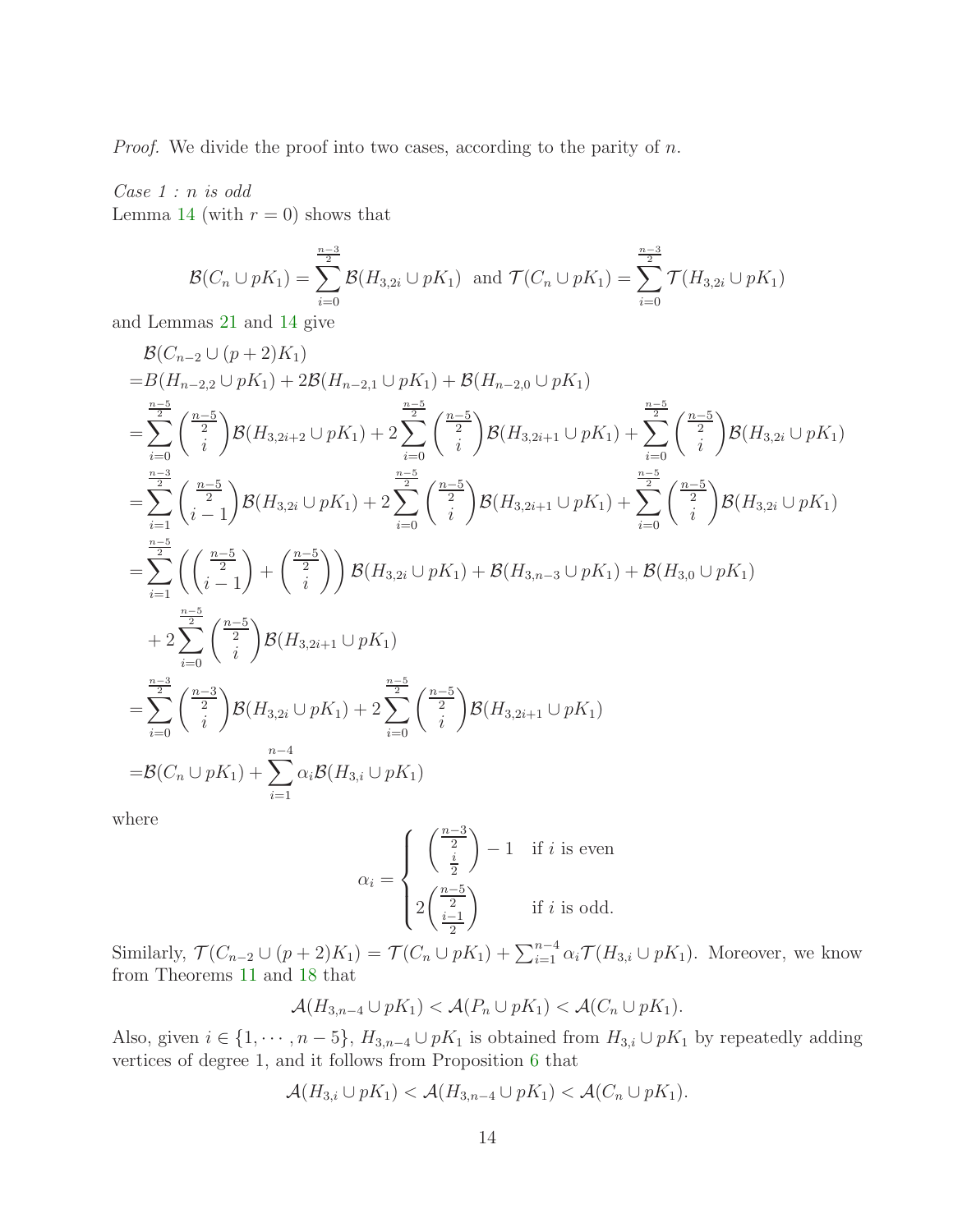Since all  $\alpha_i$  are strictly positive, we can conclude from Proposition [7](#page-6-1) that  $\mathcal{A}(C_{n-2}\cup (p+2)K_1)$  <  $\mathcal{A}(C_n \cup (p+2)K_1).$ 

*Case 2 :* n *is even*

The proof is similar to the previous case. More precisely, Lemma 14 shows that  
\n
$$
\mathcal{B}(C_n \cup pK_1) = \sum_{i=0}^{\frac{n-4}{2}} \mathcal{B}(H_{3,2i+1} \cup pK_1) + \mathcal{B}(P_2 \cup pK_1)
$$
 and  
\n
$$
\mathcal{T}(C_n \cup pK_1) = \sum_{i=0}^{\frac{n-4}{2}} \mathcal{T}(H_{3,2i+1} \cup pK_1) + \mathcal{T}(P_2 \cup pK_1)
$$

and lemmas [21](#page-12-0) and  $i=0$ <br>and [14](#page-10-0) give

$$
\begin{split} &\mathcal{B}(C_{n-2}\cup (p+2)K_{1})=\mathcal{B}(H_{n-2,2}\cup pK_{1})+2\mathcal{B}(H_{n-2,1}\cup pK_{1})+\mathcal{B}(H_{n-2,0}\cup pK_{1})\\ &=\left(\sum_{i=0}^{\frac{n-6}{2}}\binom{\frac{n-6}{2}}{i}\mathcal{B}(H_{3,2i+3}\cup pK_{1})+\mathcal{B}(P_{4}\cup pK_{1})\right)+2\left(\sum_{i=0}^{\frac{n-6}{2}}\binom{\frac{n-6}{2}}{i}\mathcal{B}(H_{3,2i+2}\cup pK_{1})+\mathcal{B}(P_{3}\cup pK_{1})\right)\\ &+\left(\sum_{i=0}^{\frac{n-6}{2}}\binom{\frac{n-6}{2}}{i}\mathcal{B}(H_{3,2i+1}\cup pK_{1})+\mathcal{B}(P_{2}\cup pK_{1})\right)\\ &=\sum_{i=1}^{\frac{n-4}{2}}\binom{\frac{n-6}{2}}{i-1}\mathcal{B}(H_{3,2i+1}\cup pK_{1})+2\sum_{i=0}^{\frac{n-6}{2}}\binom{\frac{n-6}{2}}{i}\mathcal{B}(H_{3,2i+2}\cup pK_{1})+\sum_{i=0}^{\frac{n-6}{2}}\binom{\frac{n-6}{2}}{i}\mathcal{B}(H_{3,2i+1}\cup pK_{1})\\ &+\mathcal{B}(P_{4}\cup pK_{1})+2\mathcal{B}(P_{3}\cup pK_{1})+\mathcal{B}(P_{2}\cup pK_{1})\\ &=\sum_{i=1}^{\frac{n-6}{2}}\left(\binom{\frac{n-6}{2}}{i}\right)+\binom{\frac{n-6}{2}}{i}\right)\mathcal{B}(H_{3,2i+1}\cup pK_{1})+\mathcal{B}(H_{3,n-3}\cup pK_{1})+\mathcal{B}(H_{3,1}\cup pK_{1})\\ &+2\sum_{i=0}^{\frac{n-6}{2}}\binom{\frac{n-6}{2}}{i}\mathcal{B}(H_{3,2i+2}\cup pK_{1})+\mathcal{B}(P_{4}\cup pK_{1})+2\mathcal{B}(P_{3}\cup pK_{1})+\mathcal{B}(P_{2}\cup pK_{1})\\ &=\sum_{i=0}^{\frac{n-4}{2}}\binom{\frac{n-4}{2}}{i
$$

where

$$
\alpha_i = \begin{cases} \left(\frac{\frac{n-4}{2}}{2}\right) - 1 & \text{if } i \text{ is odd} \\ 2\left(\frac{\frac{n-6}{2}}{2}\right) & \text{if } i \text{ is even.} \end{cases}
$$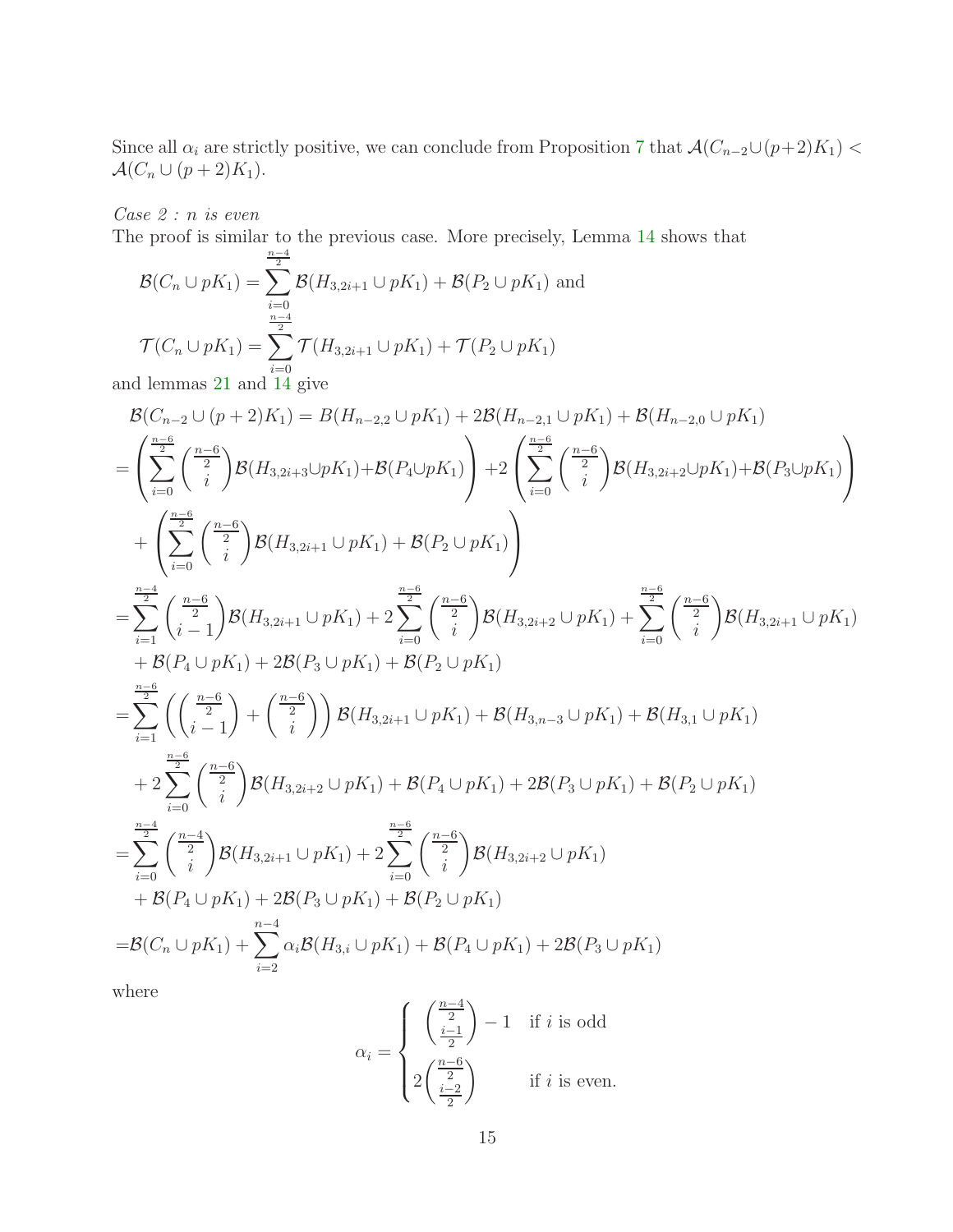Similarly,

$$
\mathcal{T}(C_{n-2}\cup (p+2)K_1)=\mathcal{T}(C_n\cup pK_1)+\sum_{i=2}^{n-4}\alpha_i\mathcal{T}(H_{3,i}\cup pK_1)+\mathcal{T}(P_4\cup pK_1)+2\mathcal{T}(P_3\cup pK_1).
$$

As already mentioned, we know that

$$
\mathcal{A}(H_{3,i}\cup pK_1)<\mathcal{A}(H_{3,n-4}\cup pK_1)<\mathcal{A}(P_n\cup pK_1)<\mathcal{A}(C_n\cup pK_1)
$$

for all  $i = 2, \dots, n-4$ . Also,  $P_n \cup pK_1$  is obtained from  $P_3 \cup pK_1$  by repeatedly adding vertices of degree 1, and it follows from Proposition [6](#page-5-0) that

$$
\mathcal{A}(P_3 \cup pK_1) < \mathcal{A}(P_4 \cup pK_1) < \mathcal{A}(P_n \cup pK_1) < \mathcal{A}(C_n \cup pK_1).
$$

Since all  $\alpha_i$  are strictly positive, we conclude from Proposition [7](#page-6-1) that  $\mathcal{A}(C_{n-2} \cup (p+2)K_1)$  $\mathcal{A}(C_n \cup (p+2)K_1).$  $\Box$ 

Proposition [5](#page-4-2) immediately gives the following Corollary.

Corollary 23. *If*  $n \geq 5$  *and*  $p \geq 0$  *then* 

$$
\left(\sum_{j=1}^{n-3}(-1)^{j+1}\sum_{i=0}^{p+2}{p+2 \choose i}B_{n+i-j-1}\right)\left(\sum_{j=1}^{n-1}(-1)^{j+1}\sum_{i=0}^{p}{p \choose i}B_{n+i-j}\right)
$$

$$
< \left(\sum_{j=1}^{n-3}(-1)^{j+1}\sum_{i=0}^{p+2}{p+2 \choose i}B_{n+i-j-2}\right)\left(\sum_{j=1}^{n-1}(-1)^{j+1}\sum_{i=0}^{p}{p \choose i}B_{n+i-j+1}\right).
$$

**Example 24.** For  $p = 0$  and  $n \geq 5$ , the above Corollary provides the following inequalities for the Bell numbers:

$$
\sum_{j=1}^{n-3} (-1)^{j+1} (B_{n-j-1} + 2B_{n-j} + B_{n-j+1}) \sum_{j=1}^{n-1} (-1)^{j+1} B_{n-j}
$$
\n
$$
< \sum_{j=1}^{n-3} (-1)^{j+1} (B_{n-j-2} + 2B_{n-j-1} + B_{n-j}) \sum_{j=1}^{n-1} (-1)^{j+1} B_{n-j+1}
$$
\n
$$
\iff \left( \sum_{j=2}^{n-2} (-1)^j B_{n-j} + 2 \sum_{j=1}^{n-3} (-1)^{j+1} B_{n-j} + \sum_{j=0}^{n-4} (-1)^j B_{n-j} \right) \sum_{j=1}^{n-1} (-1)^{j+1} B_{n-j}
$$
\n
$$
< \left( \sum_{j=2}^{n-2} (-1)^j B_{n-j-1} + 2 \sum_{j=1}^{n-3} (-1)^{j+1} B_{n-j-1} + \sum_{j=0}^{n-4} (-1)^j B_{n-j-1} \right) \sum_{j=1}^{n-1} (-1)^{j+1} B_{n-j+1}
$$
\n
$$
\iff (B_n + B_{n-1} + 7(-1)^n) \sum_{j=1}^{n-1} (-1)^{j+1} B_{n-j} < (B_{n-1} + B_{n-2} + 3(-1)^n) \sum_{j=1}^{n-1} (-1)^{j+1} B_{n-j+1}.
$$

It is easy to check that this inequality is also valid for  $n = 4$ .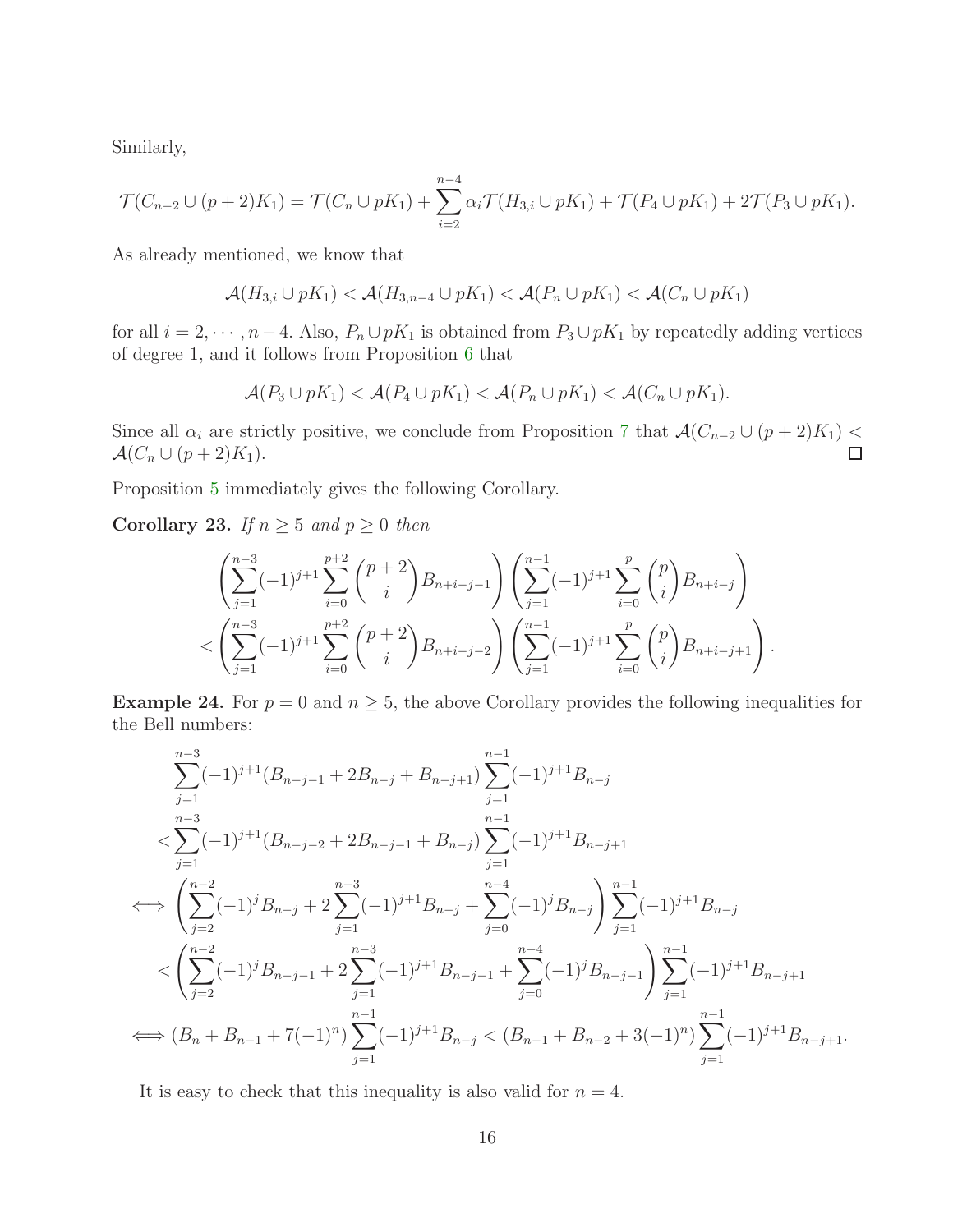#### 4 Conclusion

We have shown how the average number of colors in the non-equivalent colorings of a graph G helps to derive inequalities for the Bell numbers. Among the inequalities, we have shown that

- $B_n^2 < B_{n-1}B_{n+1}$  for all  $n \ge 1$ ,
- $B_n(B_n + B_{n+1}) < B_{n-1}(B_{n+1} + B_{n+2})$  for all  $n \ge 1$ ,
- $B_n(B_n B_{n-1}) < B_{n+1}(B_{n-1} B_{n-2})$  for all  $n \ge 4$ ,
- $(B_{n-1} B_{n-2}) \sum_{n=1}^{n-1}$  $j=1$  $(-1)^{j+1}B_{n-j+1} < (B_n - B_{n-1})\sum_{n=1}^{n-1}$  $j=1$  $(-1)^{j+1}B_{n-j}$  for all  $n \geq 2$ ,
- $B_n \sum_{n=1}^{n-1}$  $j=1$  $(-1)^{j+1}B_{n-j} < B_{n-1}\sum_{j=1}^{n-1}$  $j=1$  $(-1)^{j+1}B_{n-j+1}$  for all  $n \ge 5$ ,

• 
$$
(B_n + B_{n-1} + 7(-1)^n) \sum_{j=1}^{n-1} (-1)^{j+1} B_{n-j} < (B_{n-1} + B_{n-2} + 3(-1)^n) \sum_{j=1}^{n-1} (-1)^{j+1} B_{n-j+1}
$$
  
for all  $n \ge 4$ .

We have no doubt that other inequalities for the Bell numbers can be generated by comparing the average numbers of colors in the non-equivalent colorings of other types of graphs.

### <span id="page-16-1"></span>References

- [1] R. Absil, E. Camby, A. Hertz, and H. Mélot, A sharp lower bound on the number of nonequivalent colorings of graphs of order n and maximum degree n−3, *Discrete Appl. Math.* 234 (2018), 3–11.
- <span id="page-16-5"></span><span id="page-16-3"></span>[2] H. Alzer, On Engel's Inequality for Bell Numbers, *J. of Integer Seq.* 22 (2019). Article 19.7.1.
- <span id="page-16-0"></span>[3] R. Diestel, *Graph Theory*, Springer-Verlag, 2000.
- [4] G. Dobiński, Summierung der Reihe  $\sum n^m/n!$  für  $m = 1, 2, 3, 4, 5, \cdots$ , *Grunert Archiv (Arch. f. Math. und Physik)*, 61 (1877), 333–336.
- <span id="page-16-4"></span>[5] F. M. Dong, K. M. Koh, and K. L. Teo, *Chromatic polynomials and chromaticity of graphs.*, World Scientific Publishing Company (2005), ISBN 981-256-317-2.
- <span id="page-16-2"></span>[6] B. Duncan, Bell and Stirling numbers for disjoint unions of graphs, *Congressus Numerantium* 106 (2010), 215– 217.